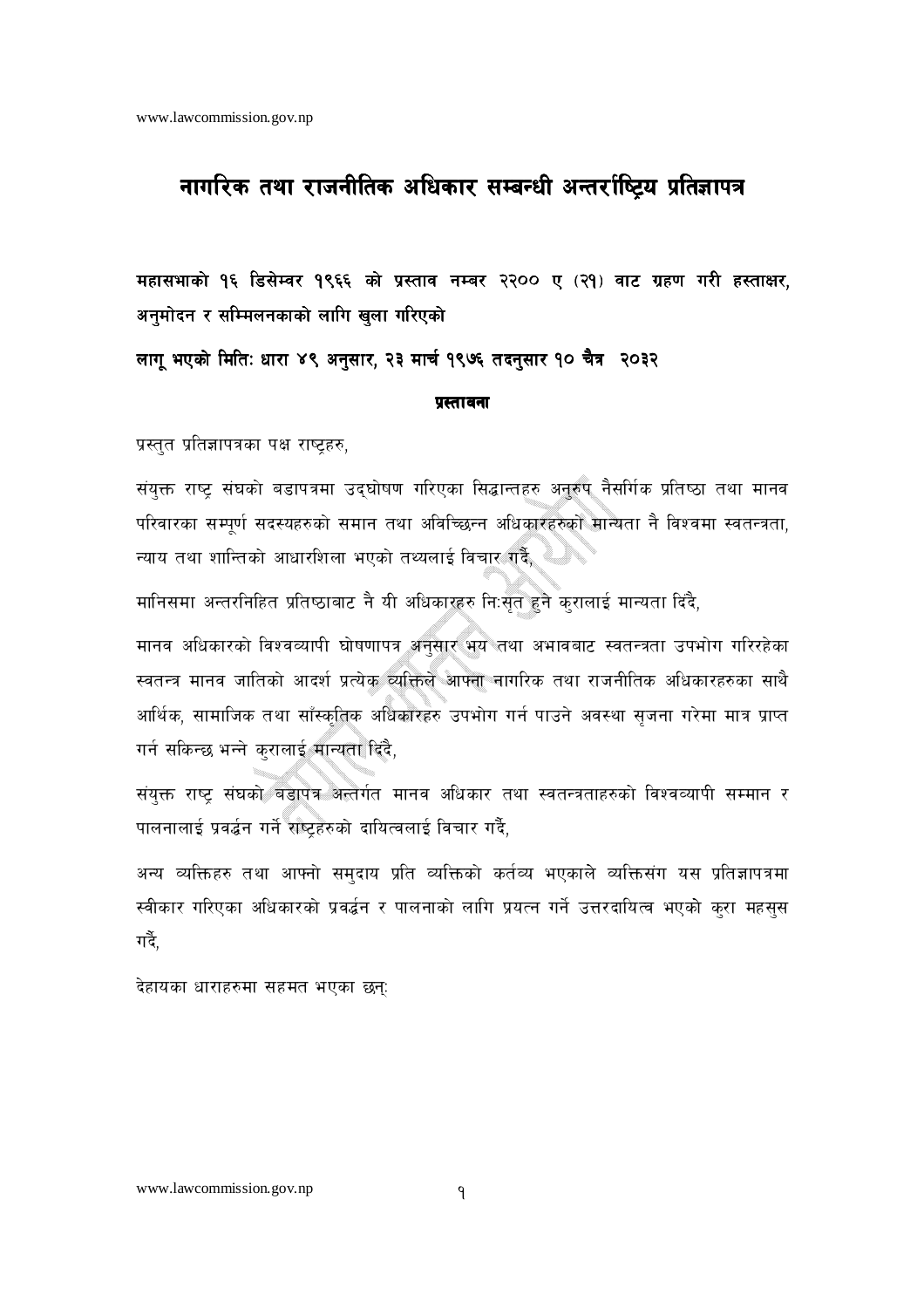### भाग १

### धारा १

- १. सम्पूर्ण जनताहरुलाई आत्मनिर्णयको अधिकार छ । त्यस अधिकारको कारणबाट नै उनीहरु स्वतन्त्रतापूर्वक आफ्नो राजनैतिक हैसियत निर्धारण गरी स्वतन्त्रतापूर्वक आफ्नो आर्थिक, सामाजिक तथा साँस्कृतिक विकासमा लाग्दछन् ।
- २. सम्पूर्ण जनताहरुले आपसी फाइदाको सिद्धान्त तथा अन्तर्राष्ट्रिय कानूनमा आधारित अन्तर्राष्ट्रिय आर्थिक सहयोगबाट उत्पन्न कुनै पनि दायित्वमा प्रतिकुल प्रभाव नपारी आफ्नो लक्ष्यका लागि आफ्ना प्राकृतिक सम्पत्ति र स्रोतहरु स्वतन्त्रतापूर्वक उपभोग गर्न सक्ने छन् । कुनै अवस्थामा पनि क्नै पनि जनतालाई आफ्नो जीवन धान्ने उपायबाट वञ्चित गरिने छैन ।
- ३. गैर स्वशासित तथा न्यास ईलाकाहरुको प्रशासन गर्ने उत्तरदायित्व भएका पक्ष राष्ट्रहरु लगायत प्रस्तुत प्रतिज्ञापत्रका पक्ष राष्ट्रहरुले आत्मनिर्णयको अधिकारको प्राप्ति प्रवर्द्धन गर्ने र संयुक्त राष्ट् संघको वडापत्रका व्यवस्थाहरु अनुरुप सो अधिकारको सम्मान गर्नेछन्।

### भाग २

### धारा २

- <u> १. प्रस्तुत प्रतिज्ञापत्रका पक्ष राष्ट्रहरु आफ्ना ईलाका तथा क्षेत्राधिकारभित्र रहेका सबै व्यक्तिहरुलाई</u> जाति, वर्ण, लिंग, भाषा, धर्म, राजनीतिक वा अन्य विचार, राष्ट्रिय वा सामाजिक उत्पत्ति, सम्पत्ति, जन्म वा अन्य हैसियतका आधारमा कुनै पनि प्रकारको भेदभाव विना प्रस्तुत प्रतिज्ञापत्रमा स्वीकृत अधिकारहरुको सम्मान र सुनिश्चितता प्रदान गर्ने प्रतिज्ञा गर्दछन्।
- २. विद्यमान कानूनी वा अन्य उपायहरुबाट व्यवस्था भई नसकेको अवस्थामा प्रस्तुत प्रतिज्ञापत्रको प्रत्येक पक्ष राष्ट्रले आफ्नो संवैधानिक प्रक्रिया र प्रस्तुत प्रतिज्ञापत्रका व्यवस्थाहरु अनुरुप प्रस्तुत प्रतिज्ञापत्रमा स्वीकार गरिएका अधिकारहरुलाई प्रभावकारी बनाउन आवश्यक कानूनी वा अन्य उपायहरु ग्रहण गर्न आवश्यक कदमहरु चाल्ने प्रतिज्ञा गर्दछ ।
- ३. प्रस्तुत प्रतिज्ञापत्रको प्रत्येक पक्ष राष्ट्रले निम्न कुराको प्रतिज्ञा गर्दछ:
	- (क) सरकारी हैसियतमा काम गर्ने व्यक्तिहरुबाटै उल्लंघन भएको भए तापनि प्रस्तुत प्रतिज्ञापत्रमा स्वीकार गरिएका आफ्ना अधिकार तथा स्वतन्त्रताहरु उल्लंघन भएको कुनै पनि व्यक्तिले प्रभावकारी उपचार पाउने करा सुनिश्चित गर्ने,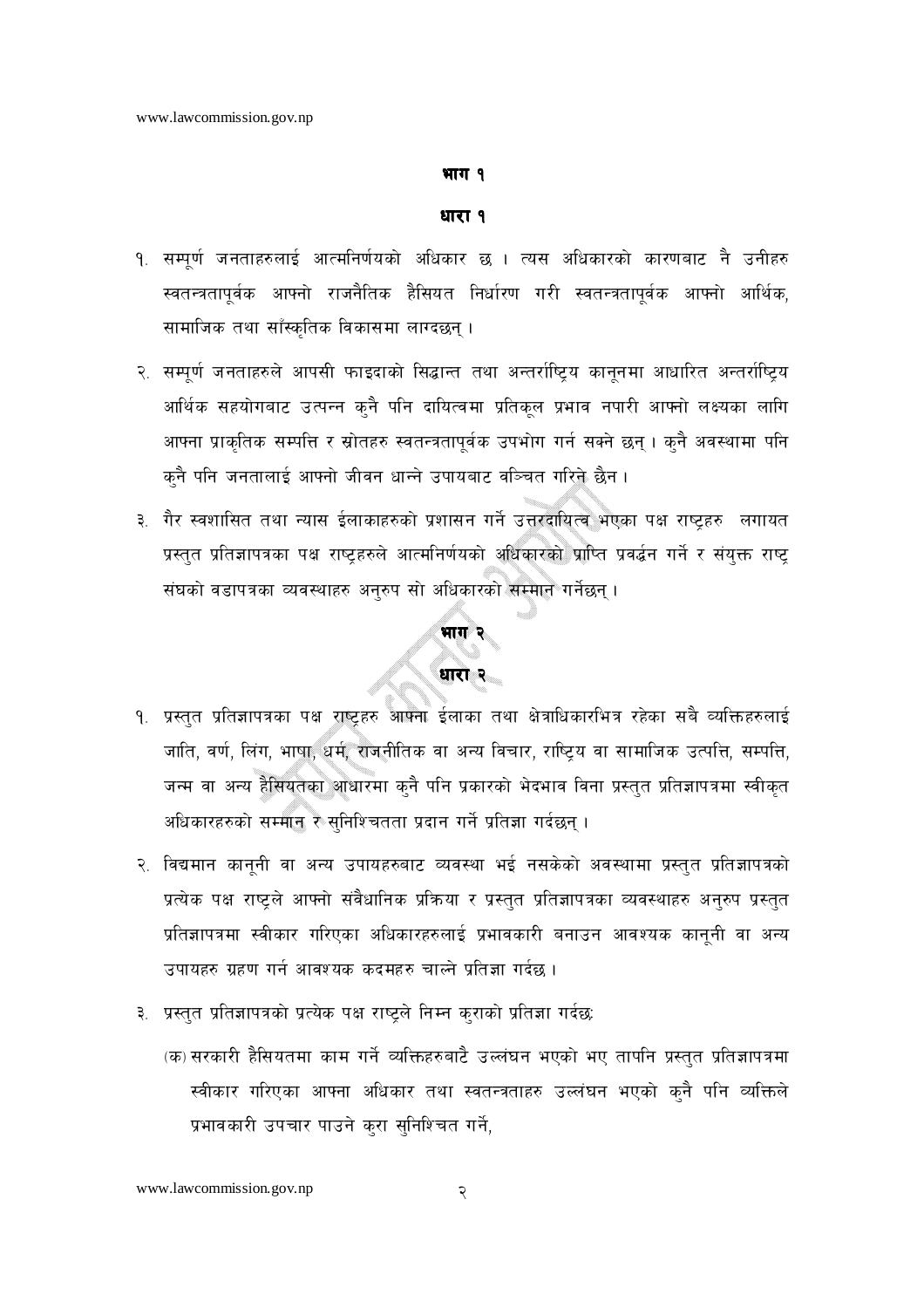- (ख) त्यस्तो उपचार दावी गर्ने कुनै पनि व्यक्तिको अधिकार सक्षम न्यायिक, प्रशासनिक वा व्यवस्थापकीय अधिकारीहरु वा सो राष्ट्रको कानुन प्रणालीबाट व्यवस्था गरिएका अन्य कुनै सक्षम अधिकारीद्वारा निर्धारण गरी पाउने कुरा सुनिश्चित गर्ने र न्यायिक उपचारका संभावनाहरुको विकास गर्ने.
- (ग) उपचारहरु प्रदान गरिएमा सक्षम अधिकारीहरुले त्यस्ता उपचारहरु लागू गर्ने कुरा सुनिश्चित गर्ने ।

प्रस्तुत प्रतिज्ञापत्रका पक्ष राष्ट्रहरुले प्रस्तुत प्रतिज्ञापत्रमा उल्लिखित सम्पूर्ण नागरिक तथा राजनीतिक अधिकारहरुकोउपभोग गर्ने पुरुष तथा महिलाको समान अधिकार सुनिश्चित गर्ने प्रतिज्ञा गर्दछन् ।

### धारा ४

- १. राष्ट्रको अस्तित्व खलल पार्ने सार्वजनिक संकट र सोको विद्यमानता आधिकारिक रुपमा घोषणा गरिएको समयमा प्रस्तुत प्रतिज्ञापत्रका पक्ष राष्ट्रहरुले स्थितिको आकस्मिकताबाट अत्यावश्यक भएको हदसम्म मात्र प्रस्तुत प्रतिज्ञापत्र अन्तर्गतका आफ्ना दायित्वहरु न्यून गर्ने उपायहरु अवलम्बन गर्न सक्नेछन् । तर त्यस्ता उपायहरु अन्तर्राष्ट्रिय कानून अन्तर्गत त्यस्ता राष्ट्रहरुका अन्य दायित्वहरुको प्रतिकूल हुन् हुँदैन र जाति, वर्ण, लिंग, भाषा, धर्म वा सामाजिक उत्पत्तिका आधारमा मात्रै भेदभाव गर्ने कुरा त्यस्ता उपायहरुमा समावेश भएको हुन् हुँदैन ।
- २. यो व्यवस्था अन्तर्गत धारा ६, ७, ८ (प्रकरण १ र २), ११, १६, १६ तथा १८ लाई न्यून गर्न पाइने छैन ।
- ३. न्यून गर्ने अधिकारको उपयोग गर्ने प्रस्तुत प्रतिज्ञापत्रको कुनै पनि पक्ष राष्ट्रले आफूले न्यून गरेका व्यवस्थाहरु र त्यसरी न्यून गर्न् पर्नाका कारणहरुको जानकारी संयुक्त राष्ट्र संघका महासचिव मार्फत तुरुन्त प्रस्तुत प्रतिज्ञापत्रका अन्य पक्ष राष्ट्रहरुलाई दिनेछ । त्यस्तो पक्ष राष्ट्रले आफूले यस्तो न्यूनता अन्त्य गरेको मिति सम्बन्धी अर्को सूचना पनि संयुक्त राष्ट्र संघका महासचिव मार्फत दिनेछ ।

### धारा ५

१. क्नै पनि राष्ट्, समूह वा व्यक्तिलाई प्रस्तुत प्रतिज्ञापत्रमा स्वीकार गरिएका क्**नै पनि अधिकार** वा स्वतन्त्रता नष्ट गर्ने वा ती अधिकारलाई प्रस्तुत प्रतिज्ञापत्रमा व्यवस्था भए भन्दा बढी मात्रामा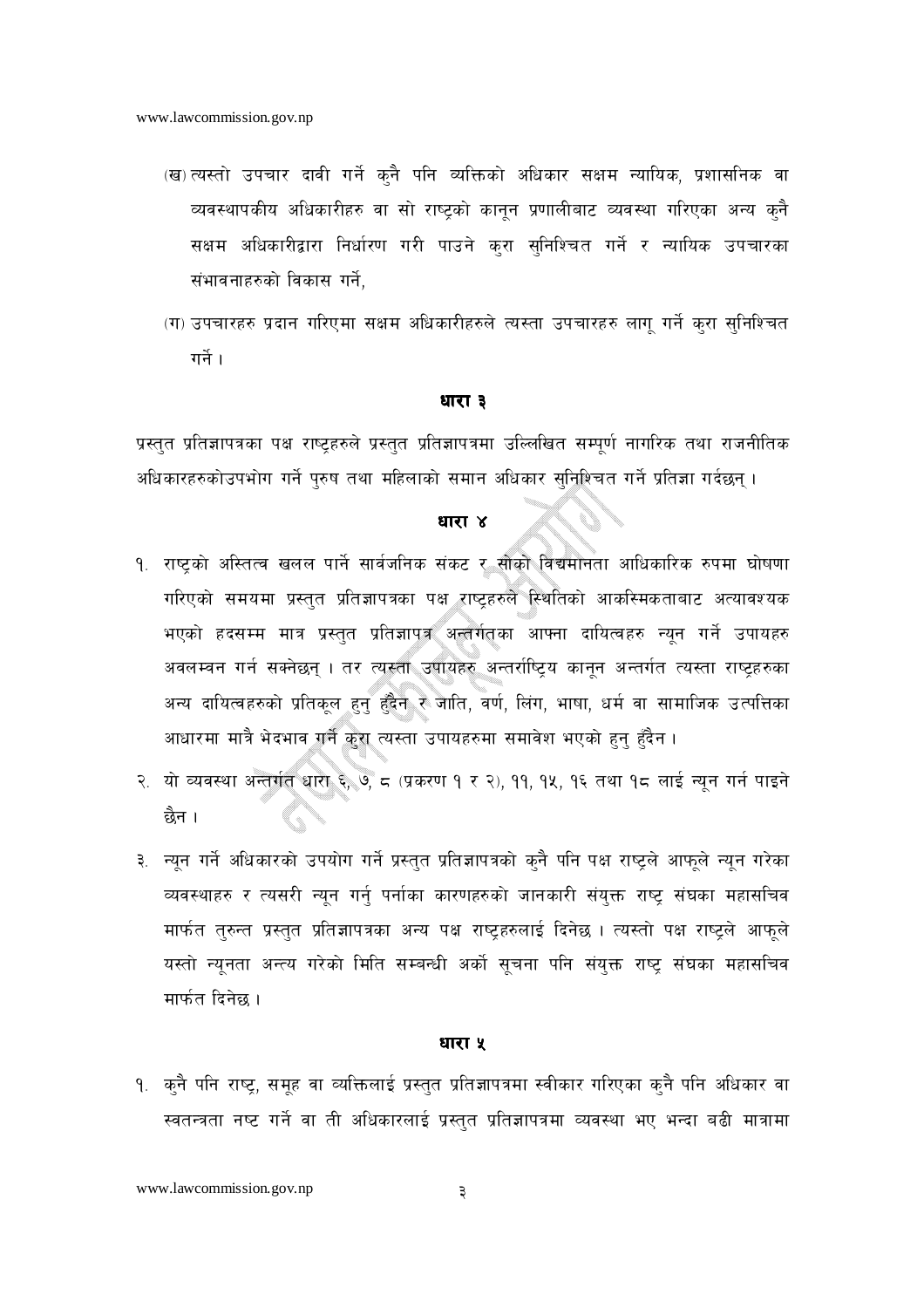सीमित गर्ने उद्देश्य भएको कुनै पनि कृयाकलापमा संलग्न हुने वा काम गर्न पाउने अर्थ आउने गरी प्रस्तुत प्रतिज्ञापत्रमा उल्लिखित कुनै पनि कुराको व्याख्या गर्न सकिने छैन ।

२. प्रस्तत प्रतिज्ञापत्रले यस्ता अधिकारहरु स्वीकार गर्दैन वा तिनलाई कम मात्रामा स्वीकार गर्दछ भन्ने वहानामा कानून, महासन्धिहरु, नियमहरु वा परम्पराका आधारमा प्रस्तुत प्रतिज्ञापत्रको क्नै पनि पक्ष राष्ट्रमा स्वीकार गरिएका वा विद्यमान रहेका कुनै पनि मौलिक मानव अधिकार उपरको क्नै पनि नियन्त्रण वा सोको क्नै पनि न्यूनतालाई स्वीकार गरिनेछैन ।

### भाग ३

### धारा ६

- १. प्रत्येक व्यक्तिलाई जीवनको अन्तरनिहित अधिकार छ । कानूनद्वारा यस अधिकारको संरक्षण गरिनेछ । स्वेच्छाचारी रुपले कसैको पनि जीवन हरण गरिने छैन ।
- २. मृत्युदण्डको उन्मूलन नगरेका देशहरुमा, अपराध गर्दाको समयमा लागू रहेको कानून अनुसार र प्रस्तुत प्रतिज्ञापत्रका व्यवस्थाहरु तथा जाती हत्या अपराधको रोकथाम तथा सजाय सम्बन्धी महासन्धिका व्यवस्थाहरु विपरित नहने गरी ज्यादै गम्भिर अपराधहरुमा मात्रै मृत्युदण्ड दिन सकिनेछ । सक्षम अदालतले गरेको अन्तिम निर्णय अनुसार मात्रै यस्तो दण्ड कार्यान्वयन गर्न सकिनेछ ।
- ३. जीवनहरण जाति हत्याको अपराध मानिने अवस्थामा, यस धारामा उल्लिखित कुनै पनि कुराले प्रस्तुत प्रतिज्ञापत्रको कुनै पनि पक्ष राष्ट्रलाई जाति हत्या अपराधको रोकथाम तथा सजाय सम्बन्धी महासन्धि अन्तर्गत ग्रहण गरिएको कुनै पनि दायित्वलाई कुनै पनि किसिमले न्यून गर्ने अधिकार प्रदान गर्ने छैन भन्ने करा बुभिन्छ ।
- ४. मृत्युदण्डको सजाय पाएको क्नै पनि व्यक्तिलाई सजायबाट माफी वा दण्ड कटौतिको माग गर्ने अधिकार हुनेछ । सबै मुद्दाहरुमा माफी दिन, क्षमादान दिन वा मृत्युदण्डको सजायलाई कम गर्न सकिनेछ ।
- ५. अठार वर्ष मुनिका व्यक्तिबाट गरिएको अपराधमा मृत्यूदण्ड दिईने छैन तथा गर्भवती महिलाहरु उपर यस्तो दण्ड कार्यान्वयन गरिने छैन ।
- ६. प्रस्तुत प्रतिज्ञापत्रको कुनै पनि पक्ष राष्ट्रले मृत्यूदण्ड उन्मूलनमा विलम्ब गर्न वा त्यस्तो उन्मूलनमा रोक लगाउन यस धाराको क्नै पनि क्राको आधार लिन पाउने छैन ।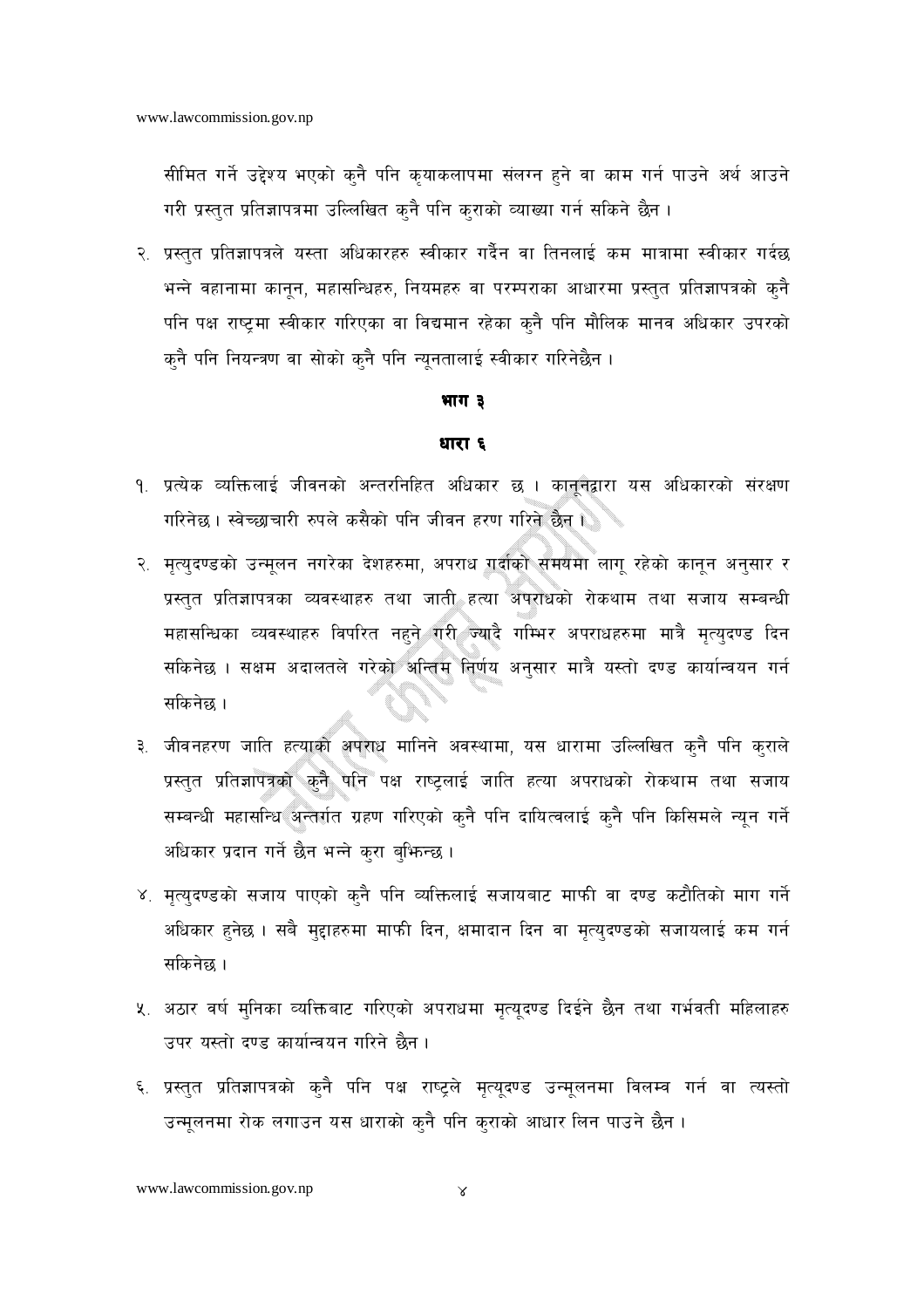कसैलाई पनि यातना दिइने वा ऋर, अमानवीय वा अपमानजनक व्यबहार वा सजाय गरिने छैन । खासगरी, कसैलाई पनि निजको स्वतन्त्र मञ्ज्री विना चिकित्सकीय वा वैज्ञानिक प्रयोग भोग्न लगाइने छैन ।

### धारा द

- १. कसैलाई पनि दासत्वमा राखिने छैन, सबै किसिमका दासत्व तथा दास व्यापारलाई निषेध गरिनेछ ।
- २. कसैलाई पनि चाकरीमा राखिने छैन ।
- ३. (क) कसैलाई पनि बलपूर्वक वा अनिवार्य श्रम गर्न लगाईने छैन,

(ख) कुनै अपराधको दण्ड सजायका रुपमा कठोर श्रम सहितको कैद लागू गर्न सकिने देशहरुमा सक्षम अदालतले निर्णय गरेको दण्ड कार्यान्वयन गर्ने क्रममा कठोर श्रम गराउन प्रकरण ३ (क) ले रोक लगाएको मानिने छैन,

(ग) यस प्रकरणको उद्देश्यको लागि "बलपूर्वक वा अनिवार्य श्रम" भन्ने शब्दले निम्न कुरा जनाउने छैन:

- (१) अदालतको कानूनी आदेशले थुनामा रहेको कुनै पनि व्यक्तिले गर्नुपर्ने वा यस्तो थुनाबाट सशर्त छुटेको व्यक्तिले सो अवधिभर साधारणतया गर्नुपर्ने उपप्रकरण (ख) मा उल्लेख नगरिएको कुनै काम वा सेवा,
- (२) सैनिक चरित्रको कुनै सेवा वा चेतनागत विरोध स्वीकार गरिएका देशहरुमा, चेतनागत विरोधकर्ताहरुले कानून बमोजिम गर्नुपर्ने कुनै राष्ट्रिय सेवा,
- (३) समदायको जीवन वा कल्याणलाई खतरा पुऱ्याउने संकटकालिन अवस्था वा प्रकोपका समयमा बलपूर्वक लिइएको कुनै सेवा
- (४) सामान्य नागरिक दायित्वको अंगको रुपमा रहेको कुनै काम वा सेवा ।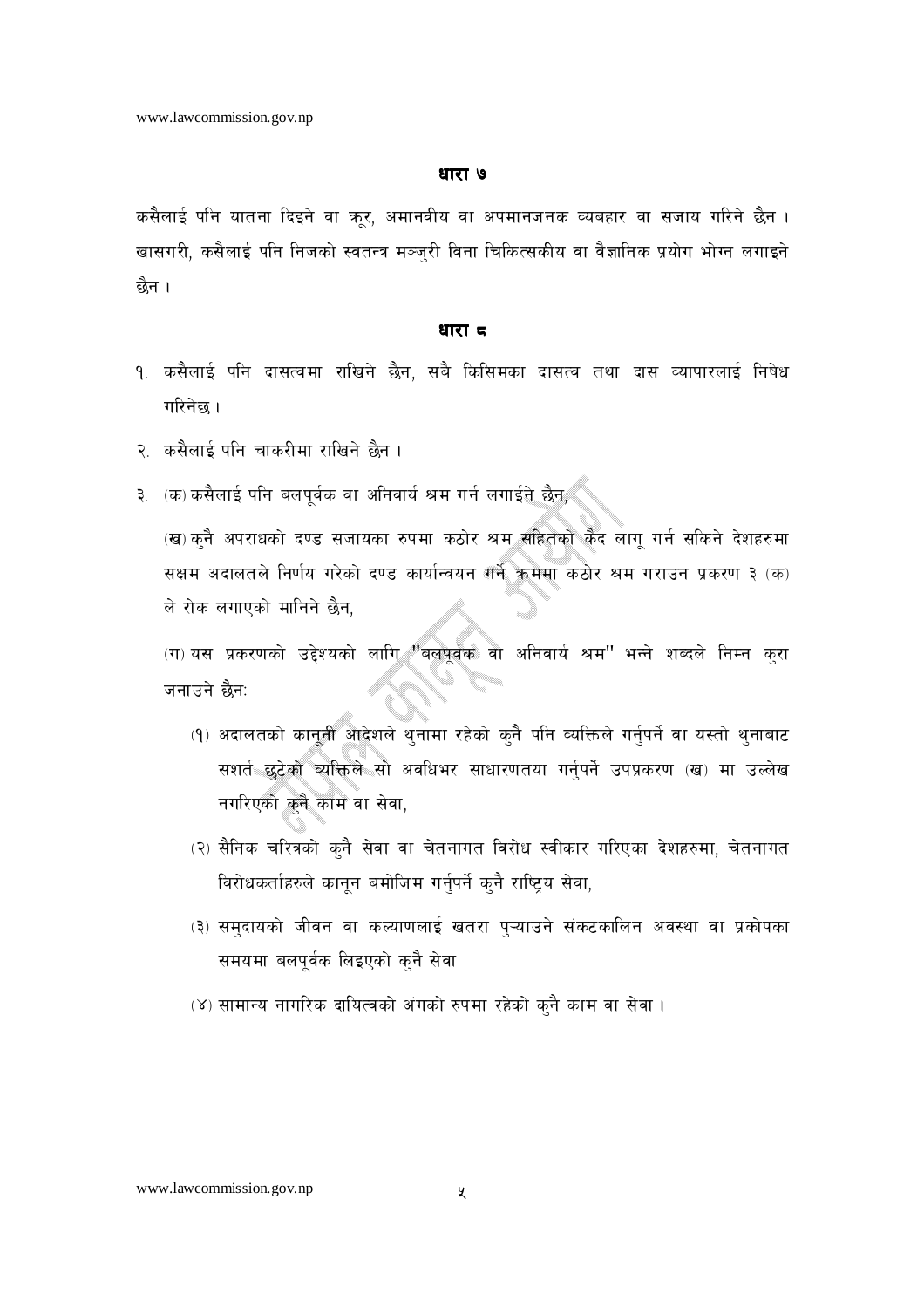- १. प्रत्येक व्यक्तिलाई स्वतन्त्रता तथा सुरक्षाको अधिकार छ । कसैलाई पनि स्वेच्छाचारी रुपले पकाउ गर्न वा थनामा राख्न पाईने छैन । काननबाट निर्धारित आधारमा वा कार्यविधि बमोजिम बाहेक कसैको वैयक्तिक स्वतन्त्रताको अपहरण गरिने छैन ।
- २. पकाउ गरिएको व्यक्तिलाई पकाउ गर्ने समयमा निजलाई पकाउ गरेको कारण सहितको सचना दिईने र निज विरुद्ध लगाइएको आरोपको जानकारी तरुन्त दिईनेछ।
- ३. क्नै फौजदारी अभियोगमा पक्राउ गरिएको वा थ्निएको क्नै पनि व्यक्तिलाई न्यायाधिश वा कानूनद्वारा न्यायिक शक्ति प्रयोग गर्न पाउने अधिकार प्राप्त अधिकारी समक्ष तुरुन्त उपस्थित गराईनेछ र त्यस्तो व्यक्तिलाई मुनासिव समयभित्र सुनुवाई गरि पाउने वा छुटुकारा पाउने अधिकार हनेछ । सुनुवाईको अवसर पर्खिरहेका व्यक्तिलाई थुन्नु सामान्य नियम हुने छैन तर निजको रिहाई भने न्यायिक कारवाहीको अन्य कुनै पनि चरणको सुनुवाईमा उपस्थित हुने जमानत र अवस्था उत्पन्न भएमा फैसला कार्यान्वयन गर्नको लागि जमानत धरौटीको अधिनमा रहन सक्नेछ।
- ४. पकाउ वा थुनाबाट स्वतन्त्रता अपहरण गरिएको कुनै पनि व्यक्तिले कुनै अदालत समक्ष कारवाही थालनी गर्न पाउनेछ ताकि सो अदालतले विलम्ब नगरी निजको थुनाको वैधताको सम्बन्धमा निर्णय गर्न र थुना कानूनी नभएमा निजलाई रिहाई गर्न आदेश दिन सकोस।
- ५. गैर कानूनी पकाउ वा थुनाबाट पीडित भएको कुनै पनि व्यक्तिलाई कार्यान्वयन गर्न सकिने क्षतिपूर्तिको अधिकार हुनेछ ।

### धारा १०

- <u>१. स्वतन्त्रताको अपहरण गरिएका सबै व्यक्तिहरुलाई मानवीय रुपले तथा मानिसको अन्तरनिहित</u> प्रतिष्ठा प्रति सम्मान गर्ने किसिमले व्यवहार गरिनेछ ।
- २. (क) अपवादजनक परिस्थितिहरुमा बाहेक अभियुक्तहरुलाई अपराधीहरु (सजाय पाएका व्यक्तिहरु) बाट अलग राखिने र सजाय नपाएका व्यक्तिहरुको हैसियतले तिनीहरुको अवस्था सुहाउदो पुथक व्यवहार गरिनेछ ।

<sup>(</sup>ख) बाल अभियुक्तहरुलाई वयस्कहरुबाट अलग राखिने र जतिसक्दो चाँडो तिनीहरुको मुद्दा छिन्न लगाईनेछ ।

www.lawcommission.gov.np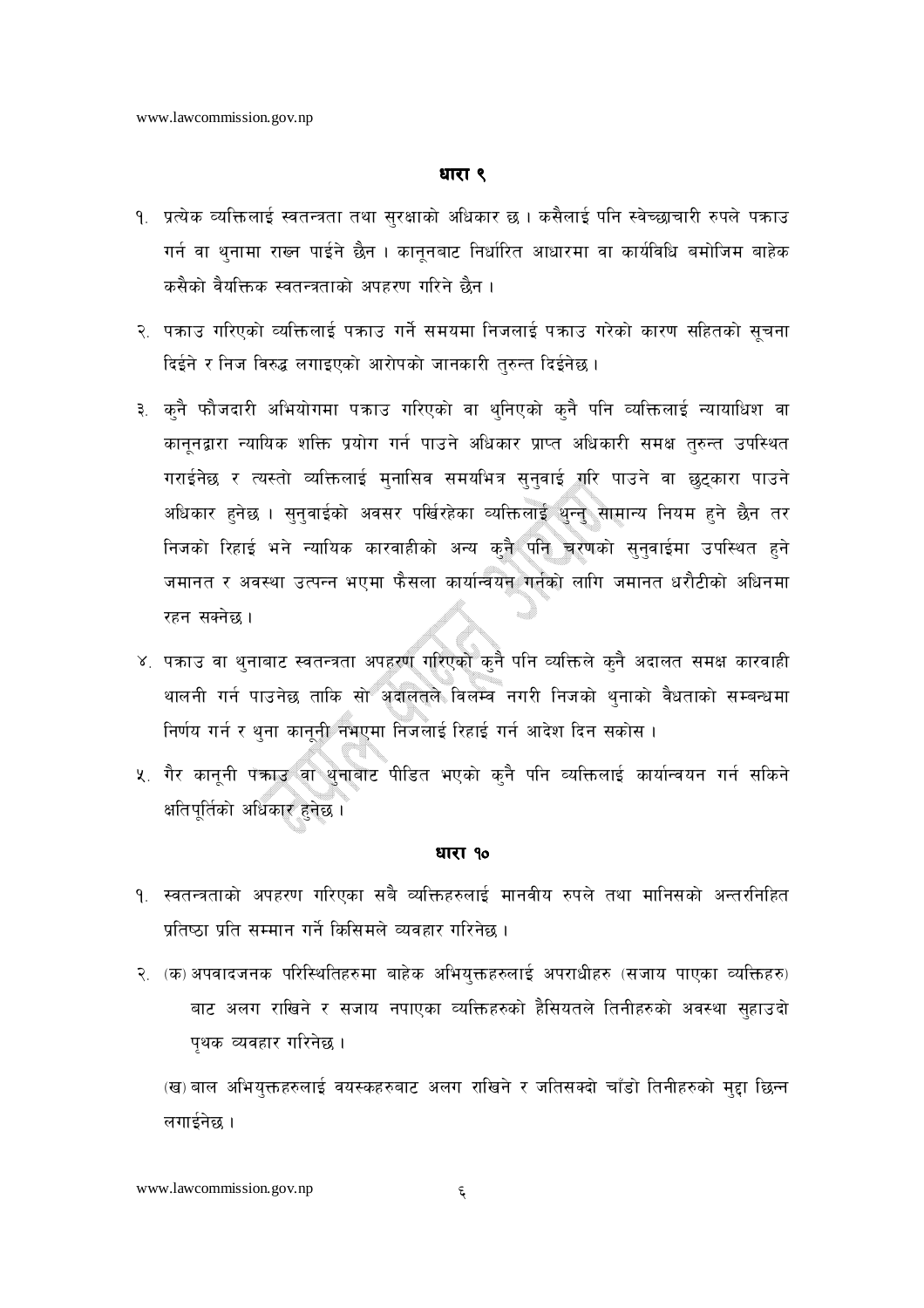३. बन्दी सुधार प्रणालीमा कैदीहरुको सुधार तथा सामाजिक पुनर्स्थापना प्रमुख उद्देश्य भएको उनीहरु प्रतिको व्यबहार समावेश हुनेछ । बाल अपराधीहरुलाई वयस्कहरुबाट अलग राखिने र उनीहरुको उमेर तथा कानूनी अवस्था सुहाउँदो व्यबहार गरिनेछ ।

### धारा ११

कनै करारीय दायित्व पुरा गर्न नसकेको आधारमा मात्रै कसैलाई पनि थुनामा राखिने छैन ।

### धारा १२

- १. कुनै राष्टको ईलाकाभित्र कानुनी रुपमा रहेको प्रत्येक व्यक्तिलाई सो ईलाकाभित्र आवतजावत गर्ने स्वतन्त्रता तथा आफ्नो आवास रोज्न पाउने स्वतन्त्रताको अधिकार हनेछ।
- २. प्रत्येक व्यक्ति आफ्नो देश लगायत क्नै पनि देश छोड्न स्वतन्त्र हुनेछ ।
- ३. माथि उल्लिखित अधिकारहरुमा कानून बमोजिम लगाइएका, राष्टिय सरक्षा, सार्वजनिक व्यवस्था, सार्वजनिक स्वास्थ्य वा नैतिकता वा अरुको अधिकार तथा स्वतन्त्रताहरुको संरक्षण गर्न आवश्यक तथा प्रस्तुत प्रतिज्ञापत्रमा स्वीकार गरिएका अन्य अधिकारहरु अनुकुल हुने प्रतिवन्धहरु बाहेक कुनै पनि प्रतिवन्धहरु लगाईने छैन ।
- ४. क्नै पनि व्यक्तिलाई आफ्नो देशभित्र प्रवेश गर्न पाउने अधिकारबाट स्वेच्छाचारी रुपमा वञ्चित गरिने छैन।

### धारा १३

प्रस्तुत प्रतिज्ञापत्रको कुनै पक्ष राष्ट्रको ईलाकामा कानुनी रुपमा रहेको कुनै पनि विदेशीलाई कानुन बमोजिम गरिएको निर्णय अनुरुप मात्रै त्यहाँबाट निष्काशन गर्न सकिनेछ र राष्ट्रिय सुरक्षाको वाध्यात्मक कारणबाट अन्यथा गर्नुपर्ने भएमा बाहेक निजले आफ्नो निष्काशन विरुद्ध कारणहरु पेश गर्न, आफ्नो मुद्दा सक्षम अधिकारीबाट वा सक्षम अधिकारीबाट विशेष रुपमा तोकिएको कुनै व्यक्ति वा व्यक्तिहरुबाट पुनरावलोकन गराउन तथा सो प्रयोजनको लागि त्यस्तो अधिकारी वा व्यक्ति वा व्यक्तिहरु समक्ष आफ्नो प्रतिनिधित्व गराउन पाउनेछ ।

### धारा १४

१. सबै व्यक्तिहरु अदालत तथा न्यायाधिकरणको अगाडि समान हुनेछन् । कुनै व्यक्ति विरुद्धको कुनै फौजदारी अभियोग निर्धारण गर्दा वा क्नै मुद्दामा निजको अधिकार तथा कर्तव्यहरुको निर्धारण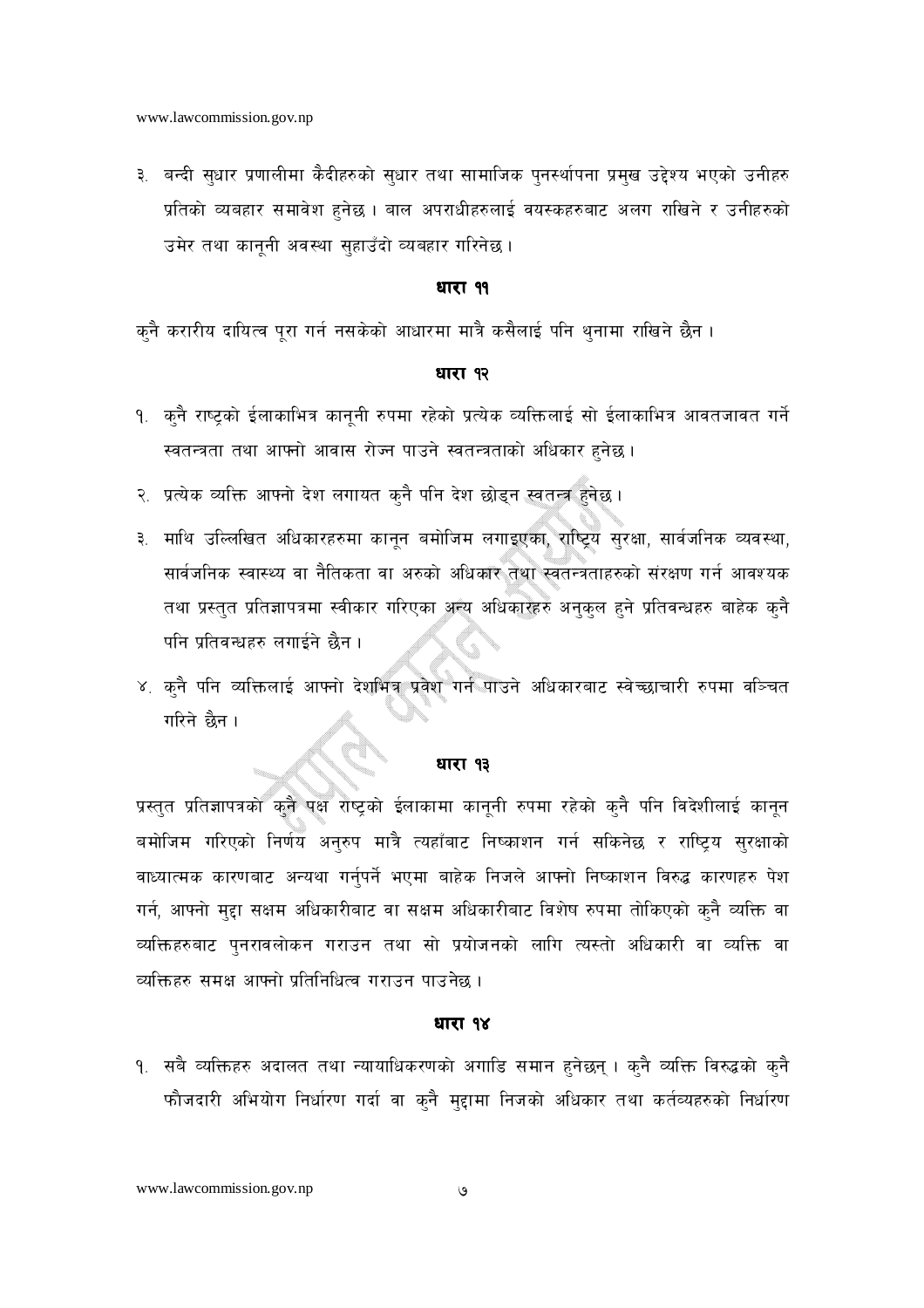गर्वा निजलाई कानूनद्वारा स्थापित सक्षम, स्वतन्त्र तथा निष्पक्ष न्यायाधिकरणबाट निष्पक्ष र सार्वजनिक सुनुवाई गराई पाउने अधिकार हुनेछ । प्रजातान्त्रिक समाजमा नैतिकता, सार्वजनिक व्यवस्था वा राष्ट्रिय सुरक्षाको कारणले वा पक्षहरुको व्यक्तिगत जीवनको हितमा त्यसो गर्नु पर्ने भएमा वा विशेष परिस्थितिमा सार्वजनिक गर्दा न्यायको हितमा प्रतिकल प्रभाव पर्न सक्छ भन्ने करा अदालतलाई लागेमा अत्यावश्यक भएको हदसम्म सम्पर्ण सनवाई वा त्यसको कनै अंशमा पत्रकार प्रेस तथा जनताको प्रवेशमा रोक लगाउन सकिनेछ । तर किशोरहरुको हितको रक्षा गर्न अन्यथा गर्नुपर्ने भएको वा कारवाहीहरु वैवाहिक विवाद वा बालबालिकाको संरक्षकत्वसँग सम्बन्धित भएको अवस्थामा बाहेक क्नै पनि फौजदारी मुद्दामा वा कानूनी मुद्दामा गरिएका फैसलाहरु भने सार्वजनिक गरिनेछ ।

- २. फौजदारी कसुरको आरोप लागेका प्रत्येक व्यक्तिलाई कानून बमोजिम दोषी प्रमाणित नभएसम्म निर्दोष भएको अनुमान गरि पाउने अधिकार हुनेछ ।
- ३. प्रत्येक व्यक्ति विरुद्धको कुनै पनि फौजदारी अभियोग निर्धारण गर्दा निजलाई पूर्ण समानताका आधारमा देहाय बमोजिमका न्यूनतम प्रत्याभूतिहरु पाउने अधिकार हुनेछ:
	- (क) आफ् विरुद्धको अभियोगको प्रकृति तथा कारणको आफूले बुभन्ने भाषामा तुरुन्त र विस्तृत रुपमा जानकारी पाउने.
	- (ख) आफ्नो प्रतिरक्षा तयार गर्नका लागि पर्याप्त समय तथा सुविधा पाउने र आफूले रोजेको कानून ब्यवसायीसँग कुराकानी गर्न पाउने,
	- (ग) अनुचित विलम्ब विना सुनुवाई गरी पाउने ।
	- (घ) आफ्नो उपस्थितिमा सुनुवाई हुने, तथा आफू स्वयंले वा आफूले रोजेको कानूनी सहायता मार्फत प्रतिरक्षा गर्ने, कानूनी सहायता नभएको अवस्थामा यस अधिकारको जानकारी पाउने, न्यायको हितमा निजलाई कानूनी सहायता आवश्यक भएको अवस्थामा र निजसँग सोको लागि भक्तानी गर्न पर्याप्त साधन नभएको खण्डमा कनै त्यस्तो मद्दामा निजबाट कनै भक्तानी नहँदा पनि कानूनी सहायता पाउने,
	- (ङ) आफ् विरुद्धका साक्षीहरु परीक्षण गर्ने वा परीक्षण गरि पाउने, र आफ् विरुद्धका साक्षीहरुकै जस्तो समान अवस्थाहरुमा आफ्नो तर्फका साक्षीहरुको उपीस्थति र परीक्षण प्राप्त गर्ने,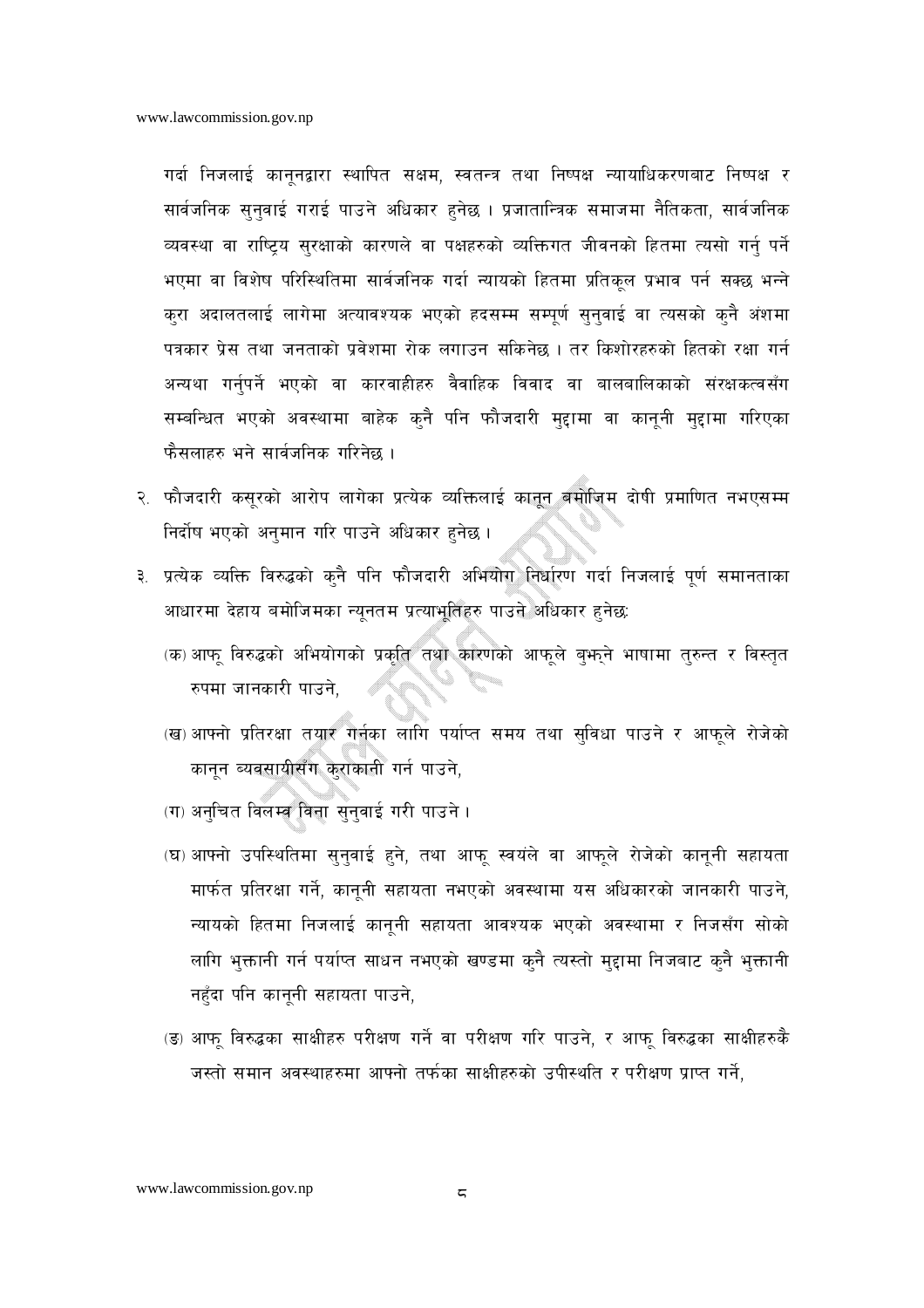- (च) आफूले अदालतमा प्रयोग गरिने भाषा बुभून वा बोल्न नसक्ने भएमा दोभाषेको निःशुल्क सेवा पाउने.
- (छ) आफ्नो विरुद्ध प्रमाण दिन वा अपराध स्वीकार गर्न वाध्य गराउन नपाउने.
- ४. किशोर किशोरीहरुको हकमा निजहरुको उमेर तथा पुनर्स्थापना प्रवर्द्धन गर्ने वाञ्छनीयतालाई मध्यनजर राख्ने किसिमका कार्यविधिहरुको ब्यवस्था हुनेछन्।
- ५. अपराधमा सजाय पाएका प्रत्येक व्यक्तिलाई कानून बमोजिम कुनै उच्च न्यायाधिकरणबाट आफ्नो सजाय तथा दण्ड पुनरावलोकन गराई पाउने अधिकार हुनेछ ।
- ६. अन्तिम निर्णयबाट कनै व्यक्तिले फौजदारी कसरमा सजायँ पाएको र पछि गएर नयाँ वा हालै पत्ता लागेको तथ्यबाट वेइन्साफ भएको करा निर्विवाद रुपमा पृष्टि भएको भन्ने आधारमा निजको सजाय उल्टाईएको वा निजलाई माफी दिईएको अवस्थामा पर्ण वा आंशिक रुपमा निजको कारणबाट अज्ञात तथ्यहरु समयमै पत्ता लाग्न नसकेको करा प्रमाणित भएकोमा बाहेक, त्यस्तो सजायको परिणाम स्वरुप दण्ड सजाय भोगेको त्यस्तो व्यक्तिलाई कानून बमोजिम क्षतिपूर्ति दिईनेछ ।
- ७. क्नै पनि व्यक्तिलाई क्नै कसुरमा प्रत्येक देशको कानून र दण्ड कार्यविधि अनुसार अन्तिम सजाय दिई सकेपछि वा सोबाट निजले छुटकारा पाइसकेपछि सोही कसुरमा निज विरुद्ध पुनः मुद्दा चलाउन वा निजलाई दण्ड दिन पाईने छैन

- <u> १. क्</u>नै कार्य वा त्रुटी गर्दाका बखत राष्ट्रिय वा अन्तर्राष्ट्रिय कानुन अन्तर्गत त्यस्तो कार्य वा त्रुटी फौजदारी कसुर नहने भएमा कृनै पनि व्यक्तिलाई त्यस्तो कार्य वा त्रुटीका लागि कृनै पनि फौजदारी कसुरको दोषी बनाइने छैन न त फौजदारी कसुर गर्दाका बखत प्रचलित सजाय भन्दा बढी सजाय नै गरिनेछ । कसूर गरेको समय पछि कानूनद्वारा कम सजायको व्यवस्था गरिएकोमा कसुरदारलाई सोको फाइदा प्राप्त हुनेछ।
- २. राष्टहरुको समदायबाट स्वीकृत कानुनका सामान्य सिद्धान्त अनुसार कुनै कार्य वा त्रटी गर्दाको समयमा अपराध मानिने त्रटी वा कार्यका लागि कनै व्यक्तिको सनवाई वा सजायलाई यस धारामा उल्लिखित कनै पनि कराले प्रतिकल प्रभाव पार्ने छैन।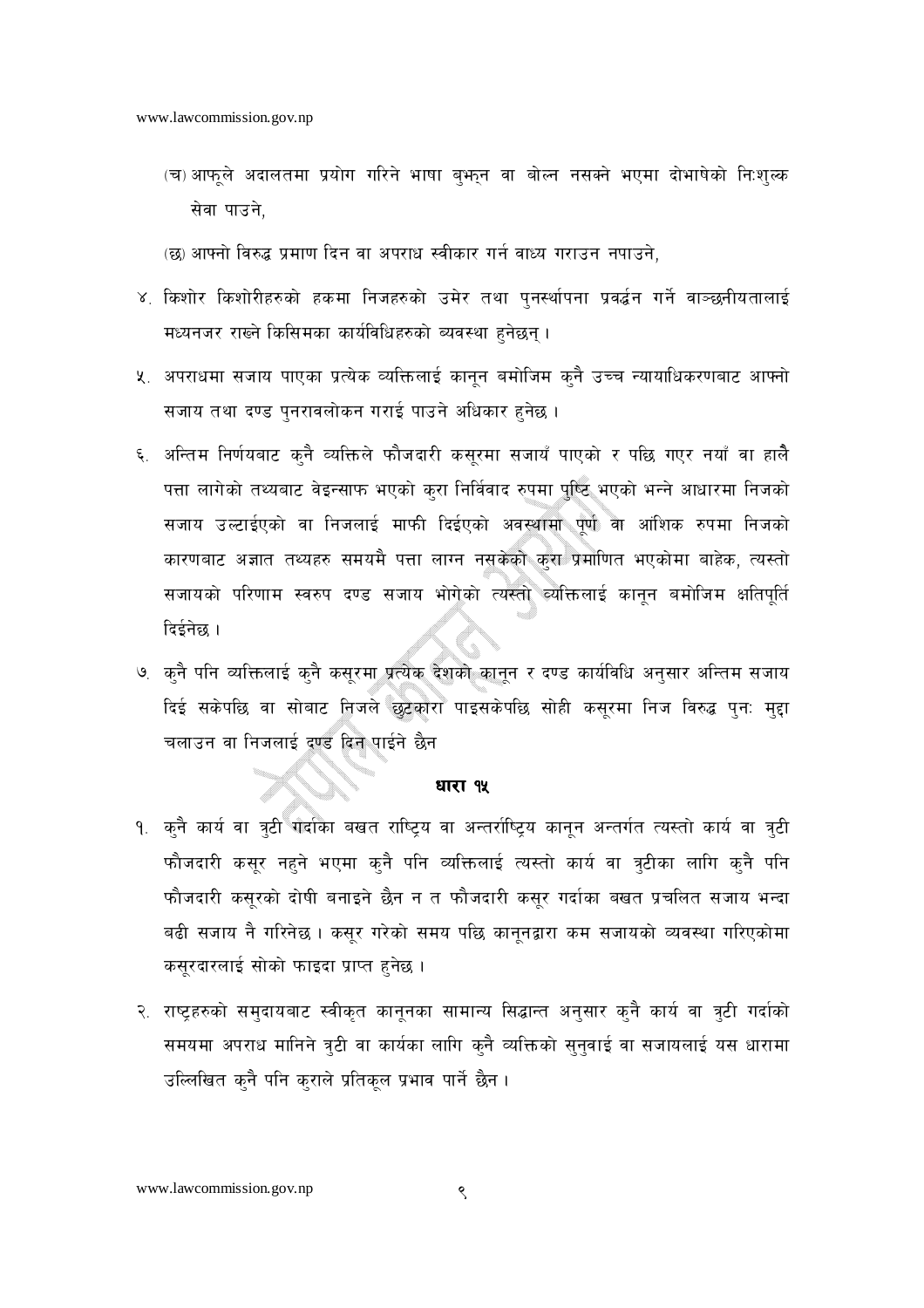प्रत्येक व्यक्तिलाई सबै ठाउँमा कानूनको अगाडि व्यक्तिको रुपमा मान्यता पाउने अधिकार हुनेछ।

### धारा १७

- १. क्नै पनि व्यक्तिको गोपनियता, परिवार, घर वा लेखापढीमा स्वेच्छाचारी वा गैर कानूनी हस्तक्षेप गरिने छैन न त निजको प्रतिष्ठा तथा ख्यातीमा गैर कानूनी आक्रमण नै गरिने छ ।
- २. प्रत्येक व्यक्तिलाई त्यस्तो हस्तक्षेप वा आक्रमण विरुद्ध कानूनको संरक्षण पाउने अधिकार हुनेछ ।

### धारा १८

- १. प्रत्येक व्यक्तिलाई विचार, विवेक तथा धर्मको स्वतन्त्रताको अधिकार हुनेछ । यस अधिकारमा आफूले रोजेको धर्म वा आस्था अवलम्वन गर्ने स्वतन्त्रता र व्यक्तिगत रुपमा वा अरुसँग मिलेर तथा सार्वजनिक वा निजी रुपमा पुजाआजा, नियम, अभ्यास तथा शिक्षणमा आफ्नो धर्म वा आस्था प्रकट गर्न पाउने स्वतन्त्रता समेत समावेश हुनेछ ।
- २. कुनै पनि व्यक्तिलाई आफुले रोजेको धर्म वा आस्था अवलम्बन वा ग्रहण गर्ने निजको स्वतन्त्रतामा आघात पुऱ्याउन सक्ने कुनै पनि करकापमा पारिने छैन।
- ३. आफ्नो धर्म वा आस्था प्रकट गर्न पाउने स्वतन्त्रतामा कानूनद्वारा तोकिएका र सार्वजनिक सुरक्षा, व्यवस्था, स्वास्थ्य वा नैतिकता वा अरुको मौलिक अधिकार र स्वतन्त्रताहरुको संरक्षण गर्न आवश्यक प्रतिवन्धहरु मात्र लगाउन सकिनेछ ।
- ४. प्रस्तुत प्रतिज्ञापत्रका पक्ष राष्ट्रहरुले आफ्नो आस्था अनुकुल हुने गरी आफ्ना बालबालिकाको धार्मिक तथा नैतिक शिक्षा सुनिश्चित गर्ने मातापिताको तथा लागू हुने अवस्थामा कानूनी संरक्षकहरुको स्वतन्त्रतालाई सम्मान गर्ने प्रतिज्ञा गर्दछन् ।

### धारा ९९

- १. प्रत्येक व्यक्तिलाई विना हस्तक्षेप आफ्ना विचारहरु राख्न पाउने अधिकार हुनेछ।
- २. प्रत्येक व्यक्तिलाई अभिव्यक्ति स्वतन्त्रताको अधिकार हुनेछ । सीमाको बन्देज विना, मौखिक, लिखित वा मुद्रित रुपमा वा कलात्मक रुपमा वा निजको आफ्नो छनौटको अन्य कुनै माध्यम मार्फत सबै किसिमका सूचना र विचारहरु प्राप्त गर्ने तथा दिने स्वतन्त्रता समेत यस अधिकारमा समावेश हनेछन्।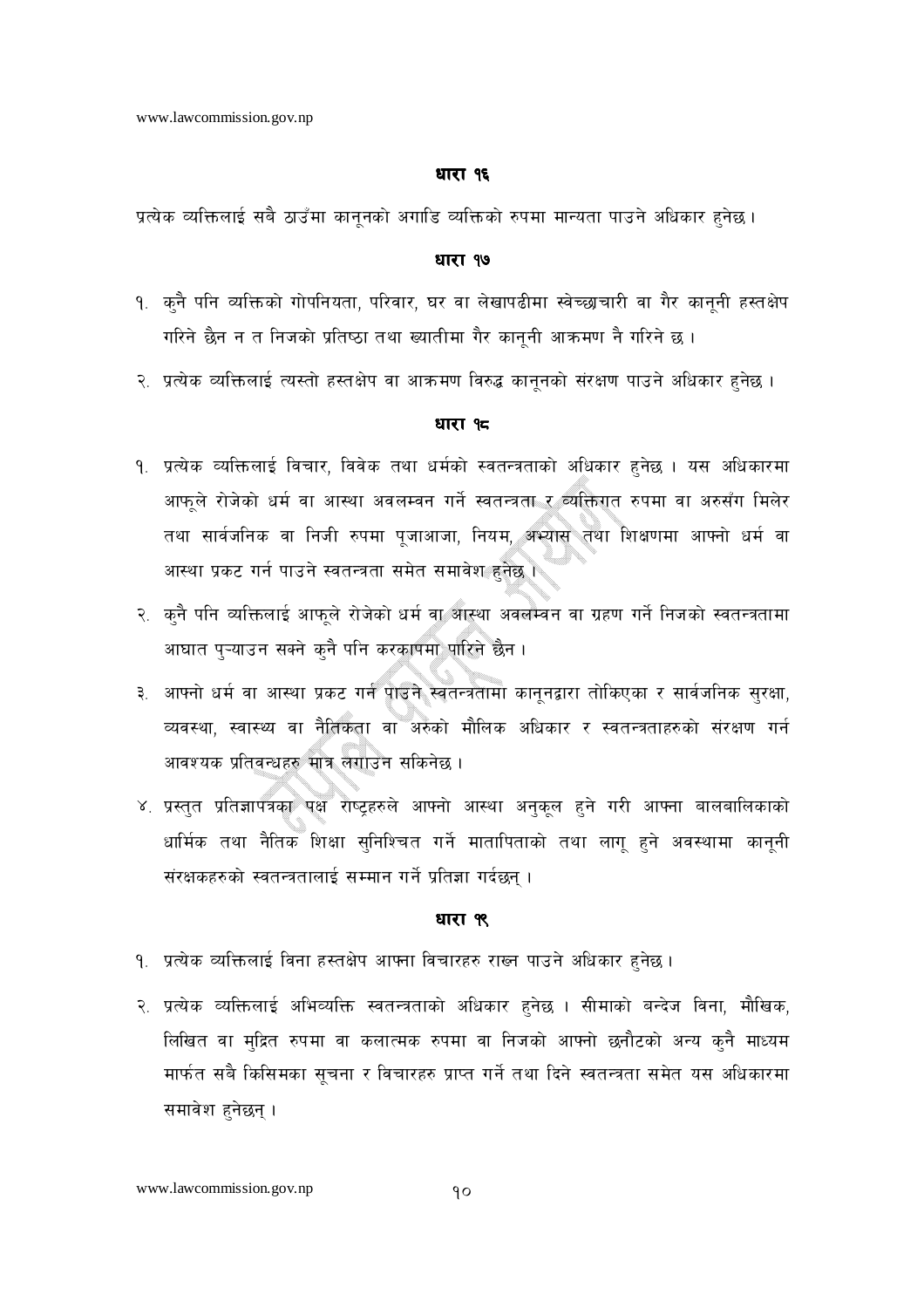३. यस धाराको प्रकरण २ मा व्यवस्था गरिएका अधिकारहरुको प्रयोगमा विशेष कर्तव्य तथा उत्तरदायित्वहरु समेत निहित हुन्छन् । तसर्थ यो अधिकार केही निश्चित प्रतिवन्धहरुको अधिनमा हन सक्नेछ । तर यस्ता प्रतिवन्धहरु कानूनद्वारा व्यवस्था गरिएको र देहायका क्राको लागि आवश्यक भएको हनपर्छ:

(क) अरुको अधिकार वा प्रतिष्ठाको सम्मान,

(ख) राष्ट्रिय सुरक्षा वा सार्वजनिक व्यवस्था वा सार्वजनिक स्वास्थ्य वा नैतिकताको संरक्षण ।

### धारा २०

- यद्धको लागि कनै पनि प्रचार कानूनबाट निषेधित गरिनेछ ।  $9<sub>1</sub>$
- भेदभाव, शत्रुता वा हिंसालाई उत्तेजित पार्ने राष्ट्रिय, जातीय वा धार्मिक घृणाको कुनै पनि  $\widetilde{\mathcal{R}}$ . वकालतलाई कानूनबाट निषेधित गरिनेछ ।

### धारा २१

शान्तिपूर्वक भेला हुने अधिकारलाई स्वीकार गरिनेछ । यस<sup>े</sup>अधिकारको प्रयोगमा कानून बमोजिम लगाइएका र प्रजातान्त्रिक समाजमा राष्ट्रिय सुरक्षा वा सार्वजनिक सुरक्षा, सार्वजनिक व्यवस्था, सार्वजनिक स्वास्थ्य वा नैतिकताको संरक्षण वा अरुको अधिकार तथा स्वतन्त्रताहरुको संरक्षणको हितमा आवश्यक प्रतिवन्धहरु बाहेक अन्य कुनै पनि प्रतिवन्धहरु लगाउन पाइने छैन ।

### धारा २२

- १. प्रत्येक व्यक्तिलाई आफ्नो हितको संरक्षणको लागि टेड युनियनहरु खोल्ने र त्यसमा सम्मिलित हुने अधिकार लगायत अरु व्यक्तिहरुसँग संगठनको स्वतन्त्रताको अधिकार हुनेछ ।
- २. यस अधिकारको प्रयोगमा कानून बमोजिम लगाइएका र प्रजातान्त्रिक समाजमा राष्ट्रिय सुरक्षा वा सार्वजनिक सुरक्षा, सार्वजनिक व्यवस्था, सार्वजनिक स्वास्थ्य वा नैतिकताको संरक्षण वा अरुको अधिकार तथा स्वतन्त्रताहरुको संरक्षणको हितमा आवश्यक प्रतिवन्धहरु बाहेक अन्य कुनै पनि प्रतिवन्धहरु लगाउन पाईने छैन । सैनिक बलका सदस्यहरु तथा प्रहरीका सदस्यहरुबाट यस अधिकारको प्रयोग गर्दा निजहरु उपर कानूनी प्रतिवन्धहरु लगाउन यस धाराले रोक लगाउने छैन ।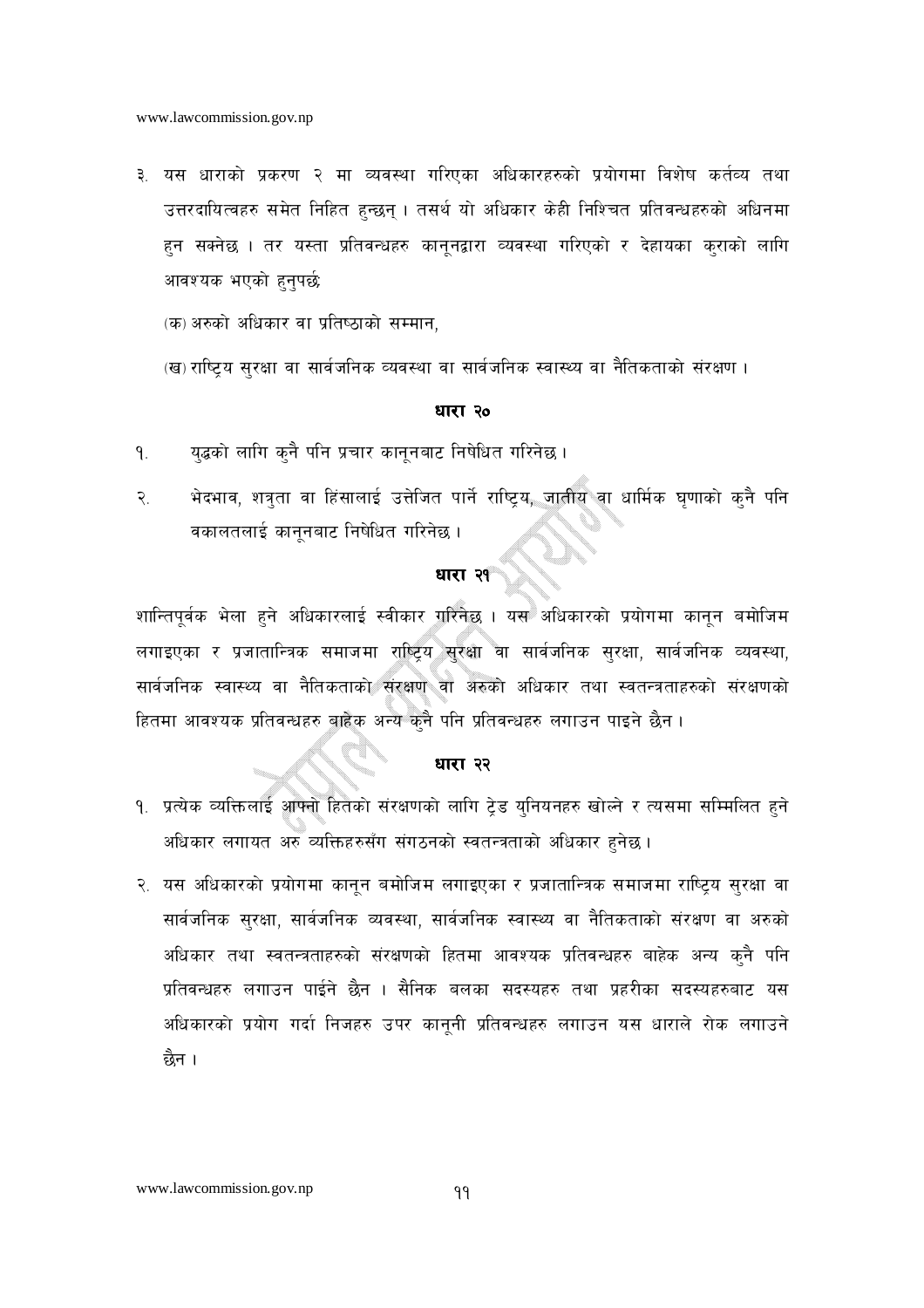३. यस धाराको क्नै पनि क्राले संघको स्वतन्त्रता तथा संगठन गर्ने अधिकारको संरक्षण सम्बन्धी अन्तर्राष्ट्रिय श्रम संगठनको सन् १९४८ को महासन्धिका पक्ष राष्ट्रहरुलाई सो महासन्धिमा व्यवस्था गरिएका प्रत्याभूतिहरुलाई प्रतिकूल प्रभाव पार्ने कानूनी उपायहरु अपनाउन वा त्यस्तो प्रभाव पार्ने गरी कानन लाग गर्न अख्तियारी दिने छैन ।

### धारा २३

- <u>१. परिवार समाजको प्राकृतिक तथा मौलिक समह इकाई हो र परिवारले समाज तथा राष्टबाट</u> संरक्षण पाउनेछ ।
- २. विवाहयोग्य उमेरका पुरुष तथा महिलाको विवाह गर्ने र परिवार आरम्भ गर्ने अधिकारलाई स्वीकार गरिनेछ ।
- ३. इच्छुक वरवधुको स्वतन्त्र तथा पूर्ण मन्जुरी विना विवाह सम्पन्न गरिने छैन ।
- ४. प्रस्तुत प्रतिज्ञापत्रका पक्ष राष्ट्रहरुले विवाह सम्बन्धमा, विवाह अवधिभर वा विवाहको विच्छेदका समयमा वर वधुहरुको अधिकार र उत्तरदायित्वहरुको समानता सुनिश्चित गर्न समुचित कदमहरु चाल्ने छन् । सम्वन्ध विच्छेद भएको खण्डमा बालबालिकाको आवश्यक संरक्षणको लागि व्यवस्था गरिनेछ ।

## ्रि<sup>े</sup>यारा २४<br>अज्ञात २४

- १. जाति, वर्ण, लिंग, भाषा, धर्म, राष्ट्रिय वा सामाजिक उत्पत्ति, सम्पत्ति वा जन्मको आधारमा गरिने कनै पनि भेदभाव विना निज नाबालक भएको हैसियतबाट आवश्यक संरक्षणका उपायहरुको अधिकार प्रत्येक बालकलाई परिवार, समाज तथा राष्ट्रबाट प्राप्त हुनेछ।
- २. प्रत्येक बालकलाई जन्मेपछि तत्कालै दर्ता गरिने र निजको नाम राखिनेछ ।
- ३. प्रत्येक बालकलाई राष्टियता प्राप्त गर्ने अधिकार छ।

### धारा २५

प्रत्येक नागरिकलाई धारा २ मा उल्लेख गरिएका क्नै पनि भेदभाव विना तथा अनुचित प्रतिवन्धहरु विना देहायको कुराको अधिकार तथा अवसर प्राप्त हुनेछ:

(क) प्रत्यक्ष रुपमा वा स्वतन्त्र रुपमा छानिएका प्रतिनिधिहरु मार्फत सार्वजनिक जीवन संचालनमा भाग लिने.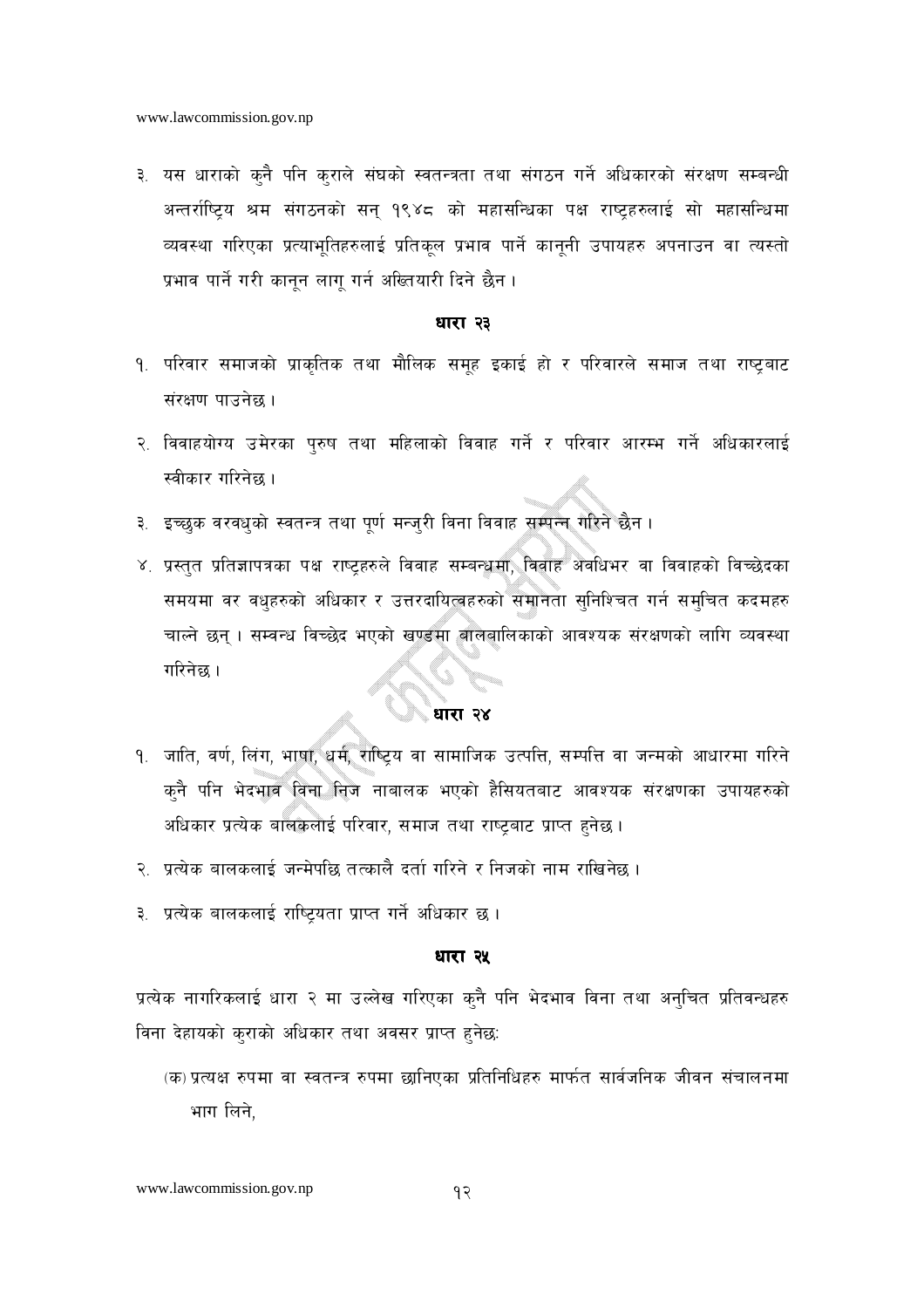- (ख) सर्वव्यापी तथा समान मताधिकारबाट र गोप्य मतदानबाट मतदाताहरुको इच्छाको स्वतन्त्र अभिव्यक्तिको प्रत्याभूति गर्ने स्वच्छ आवधिक निर्वाचनहरुमा मतदान गर्ने र निर्वाचित हुने,
- (ग) आफ्नो देशमा समानताका सामान्य शर्तहरुमा सार्वजनिक सेवामा पहुंच प्राप्त गर्ने ।

सबै व्यक्तिहरु कानूनको दृष्टिमा समान छन् र कुनै पनि भेदभाव विना कानूनको समान संरक्षणका हकदार छन्। यस सम्वन्धमा कानूनले क्नै पनि भेदभावलाई निषेध गर्ने र सबै व्यक्तिहरुलाई जाति, वर्ण, लिंग, भाषा, धर्म, राजनीतिक वा अन्य विचार, राष्ट्रिय वा सामाजिक उत्पत्ति, सम्पत्ति, जन्म वा अन्य हैसियतका आधारमा हुने कुनै पनि भेदभाव विरुद्ध समान तथा प्रभावकारी संरक्षणको प्रत्याभूति दिइनेछ ।

### धारा २७

सामाजिक, धार्मिक वा भाषिक अल्पसंख्यकहरु विद्यमान रहेका राष्ट्रहरुमा त्यस्ता अल्पसंख्यकका व्यक्तिहरुलाई आफ्ना समूहका अन्य सदस्यहरुसँग मिली आफ्नो संस्कृतिको उपभोग गर्ने, आफ्नो धर्मको प्रचार तथा अभ्यास गर्ने वा आफ्नो भाषा प्रयोग गर्ने अधिकारबाट वञ्चित गरिने छैन।

# ी भाग ४<br>अघारा २<del>८</del>

- १. मानव अधिकार समिति (प्रस्तत प्रतिज्ञापत्रमा यसपछि "समिति" भनिएको) को स्थापना गरिनेछ । यस समितिमा अठार सदस्यहरु रहने र यसले यसपछि व्यवस्था गरिएका कामहरु गर्नेछ।
- २. प्रस्तुत प्रतिज्ञापत्रका पक्ष राष्ट्रहरुका उच्च नैतिक चरित्र भएका र मानव अधिकारको क्षेत्रमा सक्षमता स्वीकार गरिएका नागरिकहरुबाट समिति गठन हनेछ। यसरी गठन गर्दा कानूनी अनुभव भएका केही व्यक्तिहरुको सहभागिताको उपयोगितालाई समेत ध्यान दिईने छ ।
- ३. समितिका सदस्यहरु निर्वाचित हुने र निजहरुले आफ्नो व्यक्तिगत क्षमतामा सेवा गर्नेछन् ।

### धारा २९

१. धारा २८ मा तोकिएको योग्यता भएका र सो प्रयोजनको लागि प्रस्तुत प्रतिज्ञापत्रका पक्ष राष्ट्रहरुले मनोनित गरेका व्यक्तिहरुको सुचिबाट गोप्य मतदानद्वारा समितिका सदस्यहरु निर्वाचित हनेछन् ।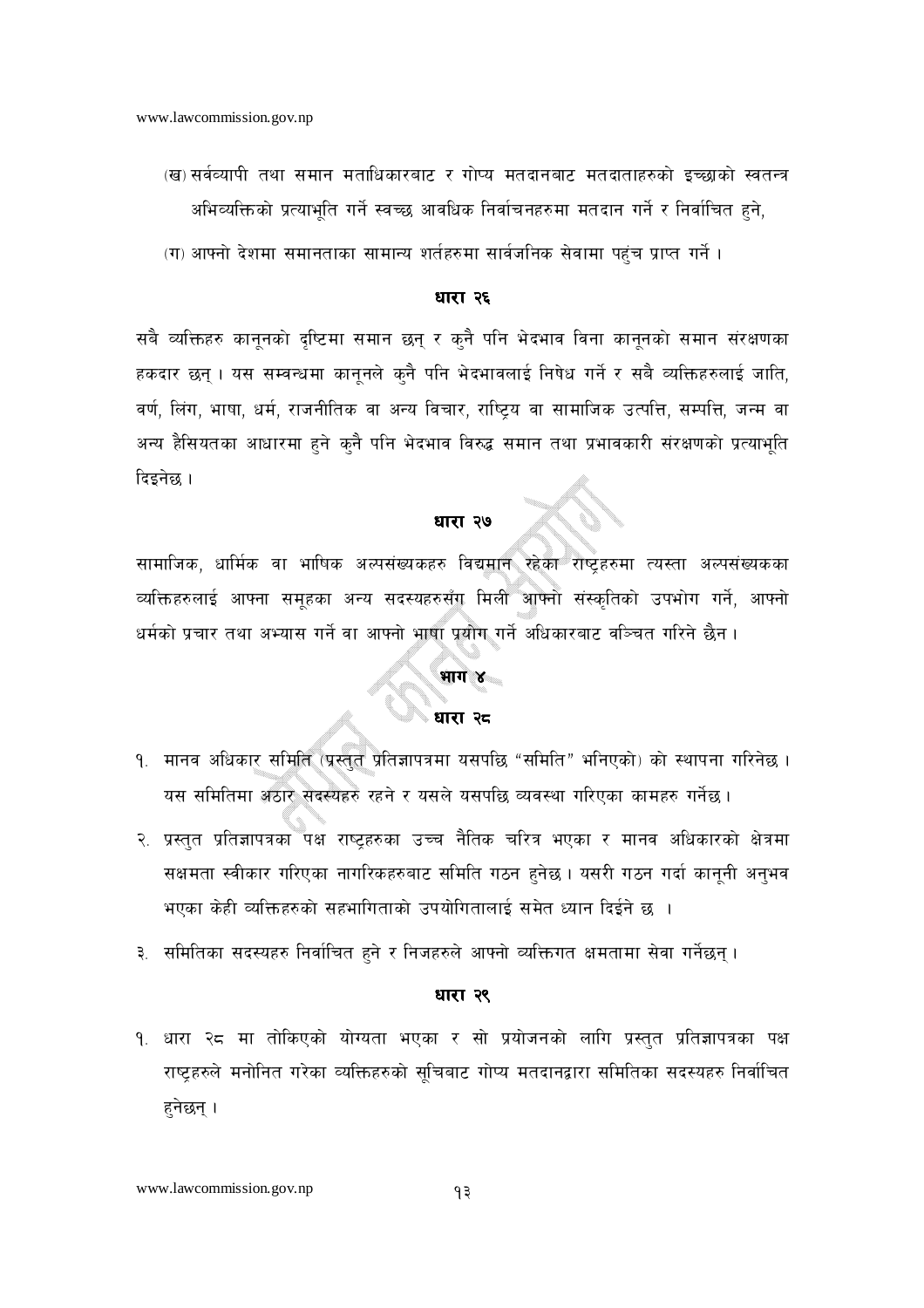- २. प्रस्तुत प्रतिज्ञापत्रको प्रत्येक पक्ष राष्ट्रले वढीमा दुई जना व्यक्तिहरु मनोनयन गर्न सक्नेछ । यी व्यक्तिहरु मनोनयन गर्ने राष्ट्रका नागरिकहरु हुनेछन् ।
- ३. कनै पनि व्यक्ति पनः मनोनित हन योग्य हनेछ।

- १. प्रस्तुत प्रतिज्ञापत्र लागु भएको मितिले ६ महिना भित्रै प्रारम्भिक निर्वाचन गरिनेछ ।
- २. धारा ३४ अनुसार घोषित रिक्त पद पूर्ति गर्ने निर्वाचन बाहेक समितिको प्रत्येक निर्वाचनको मिति भन्दा कम्तिमा चार महिना अगावै संयुक्त राष्ट संघका महासचिवले प्रस्तुत प्रतिज्ञापत्रका पक्ष राष्टहरुलाई तीन महिनाभित्र समितिको सदस्यताको लागि आ-आफ्ना मनोनयनहरु पेश गर्न आमन्त्रण गर्दै पत्र पठाउने छन ।
- ३. संयुक्त राष्ट्र संघका महासचिवले यसरी मनोनित सबै व्यक्तिहरुको वर्णान्**क्रम अनुसारको** र निजहरुलाई मनोनयन गर्ने पक्ष राष्ट्रहरुको नाम समेत जनिएको सूची तयार पारी सो सूची प्रस्तुत प्रतिज्ञापत्रका पक्ष राष्ट्रहरुलाई प्रत्येक निर्वाचनको मिति भन्दा एक महिना अगाडि पठाउने छन् ।
- ४. संयुक्त राष्ट्र संघको प्रधान कार्यालयमा संयुक्त राष्ट्र संघका महासचिवले आयोजना गरेको प्रस्तुत प्रतिज्ञापत्रका पक्ष राष्ट्रहरुको बैठकमा समितिका सदस्यहरुको निर्वाचन हुनेछ । यस वैठकमा प्रस्तुत प्रतिज्ञापत्रका पक्ष राष्ट्रहरुमध्ये दुई तिहाईको उपस्थितिलाई गणपूरक संख्या मानिनेछ । वैठकमा उपस्थित भई मतदान गर्ने पक्ष राष्ट्रहरुका प्रतिनिधिहरुको स्पष्ट बहुमत प्राप्त गरी सबैभन्दा बढी मत प्राप्त गर्ने मनोनित व्यक्तिहरु समितिको सदस्यमा निर्वाचित भएको मानिने छ  $\mathbf{I}$

### धारा ३१

- १. समितिमा एउटै राष्ट्रको एकजना भन्दा वढी नागरिक समावेश हुनसक्ने छैन ।
- २. समितिको निर्वाचनमा सदस्यताको समन्यायिक भौगोलिक वितरण तथा सभ्यताका विभिन्न रुपहरुको र प्रमुख कानूनी प्रणालीहरुको प्रतिनिधित्वलाई ध्यान दिईनेछ ।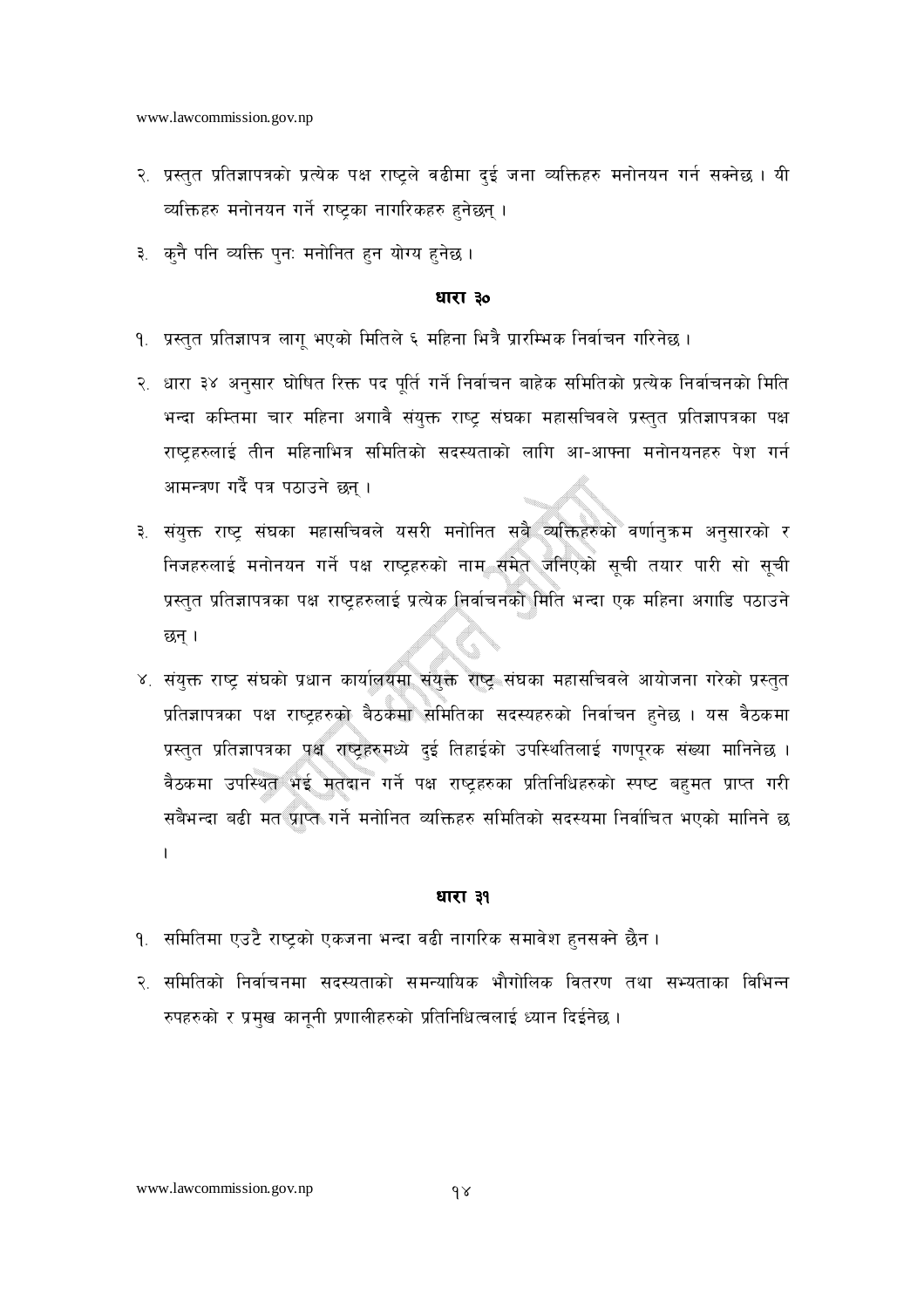- १. समितिका सदस्यहरु चार बर्षको अवधिका लागि निर्वाचित हुनेछन् । पुन: मनोनयन भएमा उनीहरु पुनः निर्वाचनको लागि योग्य हुनेछन् । तर पहिलो निर्वाचनमा निर्वाचित सदस्यहरुमध्ये नौं जना सदस्यहरुको पदावधि दुई वर्षमा समाप्त हुनेछ । पहिलो निर्वाचन भएको लगत्तै पछि धारा ३० को प्रकरण ४ बमोजिमको वैठकको अध्यक्षले यी नौ जना सदस्यहरुको नाम गोला प्रथाद्वारा छनौट गर्नेछन् ।
- २. पदावधि समाप्त भएपछि प्रस्तुत प्रतिज्ञापत्रको यस भागका अघिल्ला धाराहरु अनुसार निर्वाचन गरिनेछ ।

### धारा ३३

- १. अस्थायी प्रकृतिको अनुपरिथति बाहेक अन्य कुनै पनि कारणबाट समितिको कुनै सदस्यले कार्य गर्न छोडेको करामा अन्य सदस्यहरुको सर्वसम्मति भएमा समितिका अध्यक्षले संयक्त राष्ट संघका महासचिवलाई सोको सूचना दिनेछन् र महासचिवले त्यसपछि सो सदस्यको स्थान रिक्त भएको घोषणा गर्नेछन ।
- २. समितिको क्**नै सदस्यको मृत्यु भएमा वा सदस्यले राजीना**मा दिएमा अध्यक्षले तुरुन्तै संयुक्त राष्ट्र संघका महासचिवलाई सो कुराको सूचना दिनेछन् र महासचिवले मृत्यु भएको मिति वा राजिनामा लागू भएको मितिदेखि सो स्थान रिक्त भएको घोषणा गर्नेछन्।

### धारा ३४

- १. धारा ३३ अनुसार रिक्त स्थान घोषणा भएमा र रिक्त स्थानको घोषणा भएको छ महिनाभित्र विस्थापित गरिने सदस्यको पदावधि समाप्त हुँदैन भने संयुक्त राष्ट् संघका महासचिवले प्रस्तुत प्रतिज्ञापत्रका प्रत्येक पक्ष राष्टलाई सोको सचना दिनेछन् । रिक्त स्थान पुर्ति गर्ने प्रयोजनकालागि धारा २९ बमोजिम पक्ष राष्टहरुले दई महिनाभित्र मनोनयनहरु पेश गर्न सक्नेछन् ।
- २. संयुक्त राष्ट्र संघका महासचिवले यसरी मनोनित व्यक्तिहरुको वर्णानुक्रम अनुसारको सूची तयार पारी प्रस्तुत प्रतिज्ञापत्रका पक्ष राष्ट्रहरुलाई पठाउने छन् । त्यसपछि प्रस्तुत प्रतिज्ञापत्रको यस भागका सम्वद्ध व्यवस्थाहरु अनुसार रिक्त स्थान पूर्ति गर्न निर्वाचन गरिनेछ ।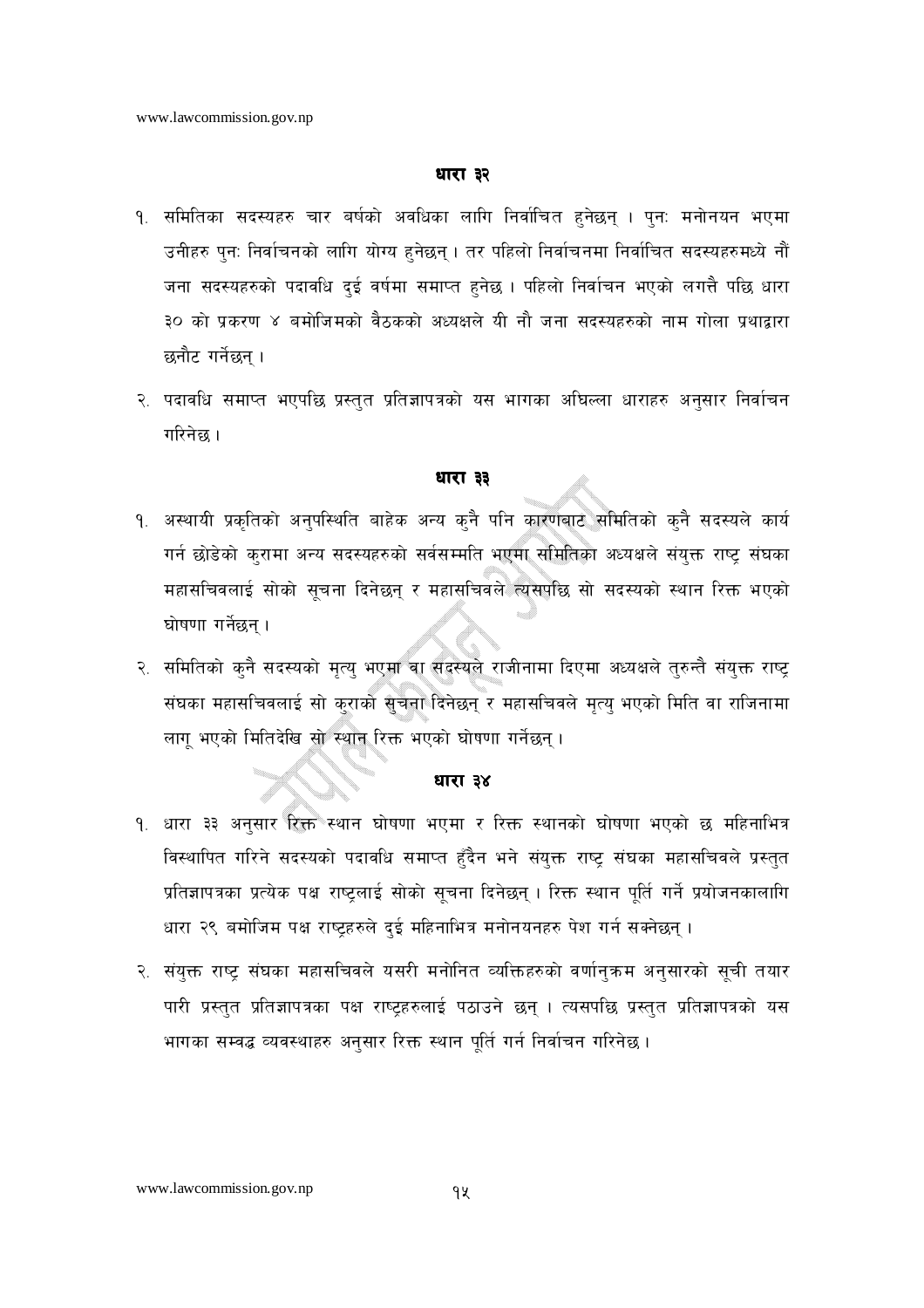३. धारा ३२ अनुसार घोषणा गरिएको रिक्त स्थान पूर्ति गर्न निर्वाचित भएको समितिको सदस्यले सो धाराको व्यवस्था अन्तर्गत समितिको स्थान रिक्त गराउने सदस्यको बाँकी पदावधिको लागि पदभार ग्रहण गर्नेछ।

### धारा ३५

संयक्त राष्ट संघको महासभाको स्वीकृतिले समितिका सदस्यहरुले समितिको उत्तरदायित्वको महत्व विचार गरी महासभाले निर्धारण गरेको शर्त तथा अवस्थाहरुमा संयुक्त राष्ट्र संघको स्रोतबाट पारिश्रमिक पाउने छन् ।

### धारा ३६

संयुक्त राष्ट्र संघका महासचिवले प्रस्तुत प्रतिज्ञापत्र अन्तर्गत समितिले गर्नुपर्ने काम प्रभावकारी रुपले सम्पादन गर्नको लागि आवश्यक कर्मचारी र सुविधाहरु उपलब्ध गराउने छन्।

### धारा ३७

- १. संयुक्त राष्ट्र संघका महासचिवले समितिको प्रारम्भिक बैठक संयुक्त राष्ट्र संघको प्रधान कार्यालयमा आयोजना गर्नेछन ।
- २. प्रारम्भिक बैठक पछि समितिको कार्यविधिको नियममा व्यवस्था गरे बमोजिमको समयमा समितिको बैठक बस्नेछ।
- ३. सामान्यतया समितिको बैठक संयुक्त राष्ट्र संघको प्रधान कार्यालय वा जेनेभास्थित संयुक्त राष्ट्र संघको कार्यालयमा बस्नेछ।

### धारा ३८

समितिको प्रत्येक सदस्यले आफ्नो पदभार ग्रहण गर्नु पूर्व आफ्नो कार्य निष्पक्ष रुपमा र विवेकपूर्वक सम्पादन गर्नेछ भनी खुला समितिमा पवित्र घोषणा गर्नेछन्।

### धारा ३९

- <u>१. समितिले दुई वर्षको पदावधिकोलागि आफ्ना पदाधिकारीहरु निर्वाचित गर्नेछ । उनीहरु पुनः</u> निर्वाचित हन सक्नेछन् ।
- २. समितिले आफ्नो कार्यविधि सम्बन्धी नियमहरु आफै निर्धारण गर्नेछ । तर यी नियमहरुले अन्य कराका अतिरिक्त देहायका कुराहरुको व्यवस्था गर्नेछन्: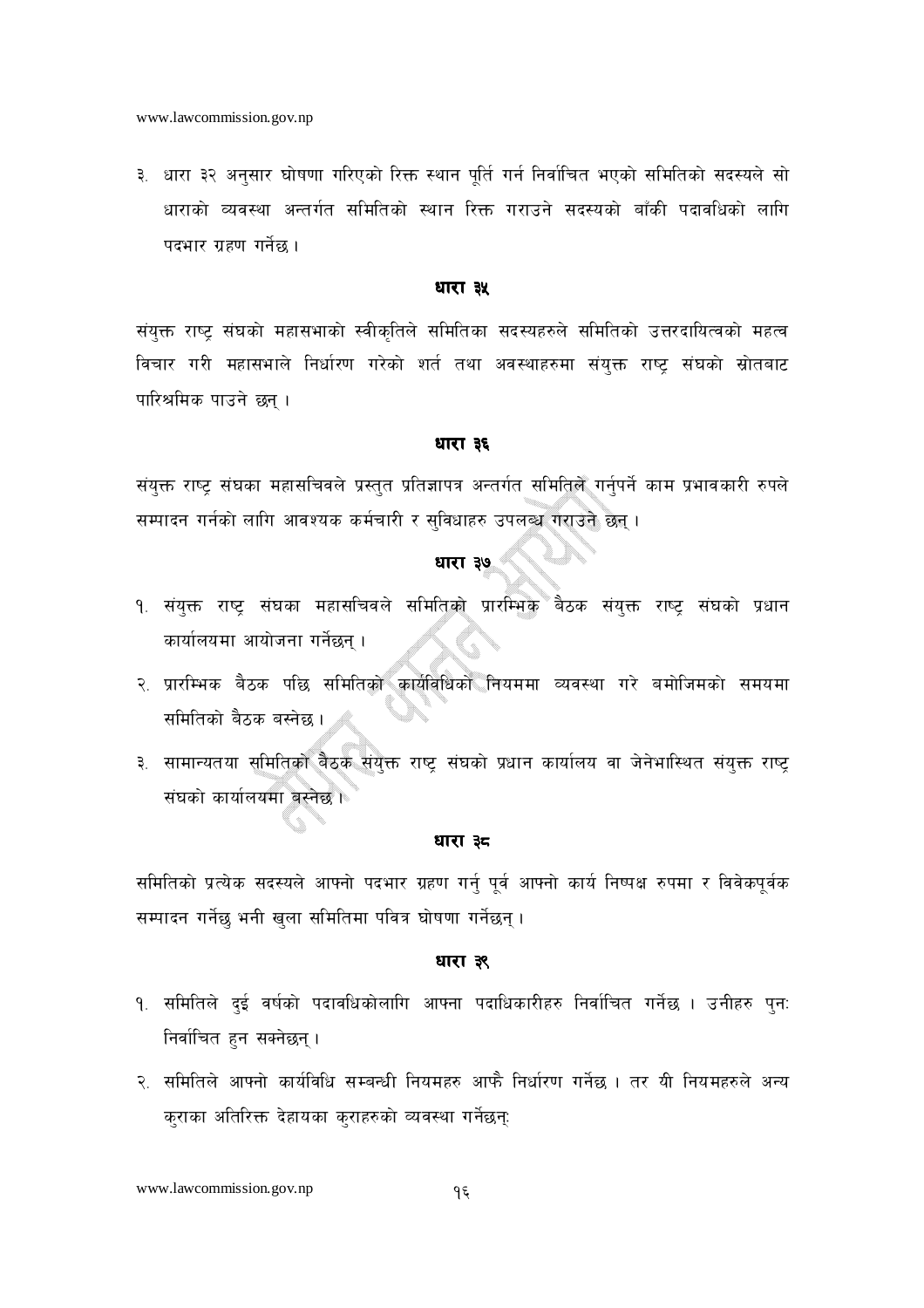- (क) बाह्र जना सदस्यहरुले गणपूरक संख्या पुग्ने,
- (ख) समितिका निर्णयहरु उपस्थित सदस्यहरुको बहुमतबाट गरिने ।

- १. प्रस्तुत प्रतिज्ञापत्रका पक्ष राष्ट्रहरुले यस प्रतिज्ञापत्रमा स्वीकृत अधिकारहरुलाई प्रभावकारी बनाउन आफूले ग्रहण गरेका उपायहरु तथा ती अधिकारहरुको उपभोगमा गरिएका प्रगति सम्बन्धी प्रतिवेदन पेश गर्ने प्रतिज्ञा गर्दछन:-
	- (क) सम्बन्धित पक्ष राष्टहरुको हकमा प्रस्तुत प्रतिज्ञापत्र लागु भएको एक वर्षभित्र,
	- (ख) त्यसपछि, समितिले सोको लागि अनुरोध गरेको बखत ।
- २. सवै प्रतिवेदनहरु संयुक्त राष्ट्र संघका महासचिव समक्ष पेश गरिने र निजले त्यस्ता प्रतिवेदनहरु विचारका लागि समितिमा पठाउनेछन् । प्रस्तुत प्रतिज्ञापत्रको कार्यान्वयनमा असर पार्ने कुनै तत्व वा कठिनाइहरु भए सो समेत प्रतिवेदनहरुमा उल्लेख गरिनेछ ।
- ३. समितिसँग परामर्श गरी संयुक्त राष्ट्र संघका महासचिवले विशिष्टिकृत निकायहरुका कार्यक्षेत्रभित्र पर्ने प्रतिवेदनका अंशहरुका सम्बन्धित प्रतिहरु सम्बन्धित विशिष्टिकृत निकायहरुलाई पठाउन सक्नेछन।
- ४. समितिले प्रस्तुत प्रतिज्ञापत्रका पक्ष राष्ट्रहरुबाट पेश गरिएका प्रतिवेदनहरुको अध्ययन गर्नेछ । यसले आफ्ना प्रतिवेदनहरु तथा आफूले उचित ठानेका सामान्य टिप्पणीहरु पक्ष राष्ट्रहरुलाई पठाउनेछ । समितिले प्रस्तुत प्रतिज्ञापत्रका पक्ष राष्ट्रहरुबाट प्राप्त गरेको प्रतिवेदनका प्रतिहरु संगै यी टिप्पणीहरु आर्थिक तथा सामाजिक परिषदलाई पनि पठाउन सक्नेछ ।
- ५. प्रस्तुत प्रतिज्ञापत्रका पक्ष राष्ट्रहरुले यो धाराको प्रकरण ४ बमोजिम गर्न सकिने कुनै पनि टिप्पणी उपर आफ्नो धारणा समिति समक्ष पेश गर्न सक्नेछन।

### धारा ४१

१. प्रस्तुत प्रतिज्ञापत्रको कुनै पक्ष राष्ट्रले अर्को पक्ष राष्ट्रले प्रस्तुत प्रतिज्ञापत्र अन्तर्गतको आफ्नो दायित्व पूरा गरिरहेको छैन भनी दावी गरेको सूचना प्राप्त गरी सो उपर विचार गर्नसक्ने समितिको सक्षमता स्वीकार गरेको कुराको घोषणा यस धारा अन्तर्गत कुनै पनि समयमा गर्न सक्नेछ । समितिको सक्षमता स्वीकार गरी घोषणा गरेको पक्ष राष्ट्रबाट पेश गरिएका सूचना मात्र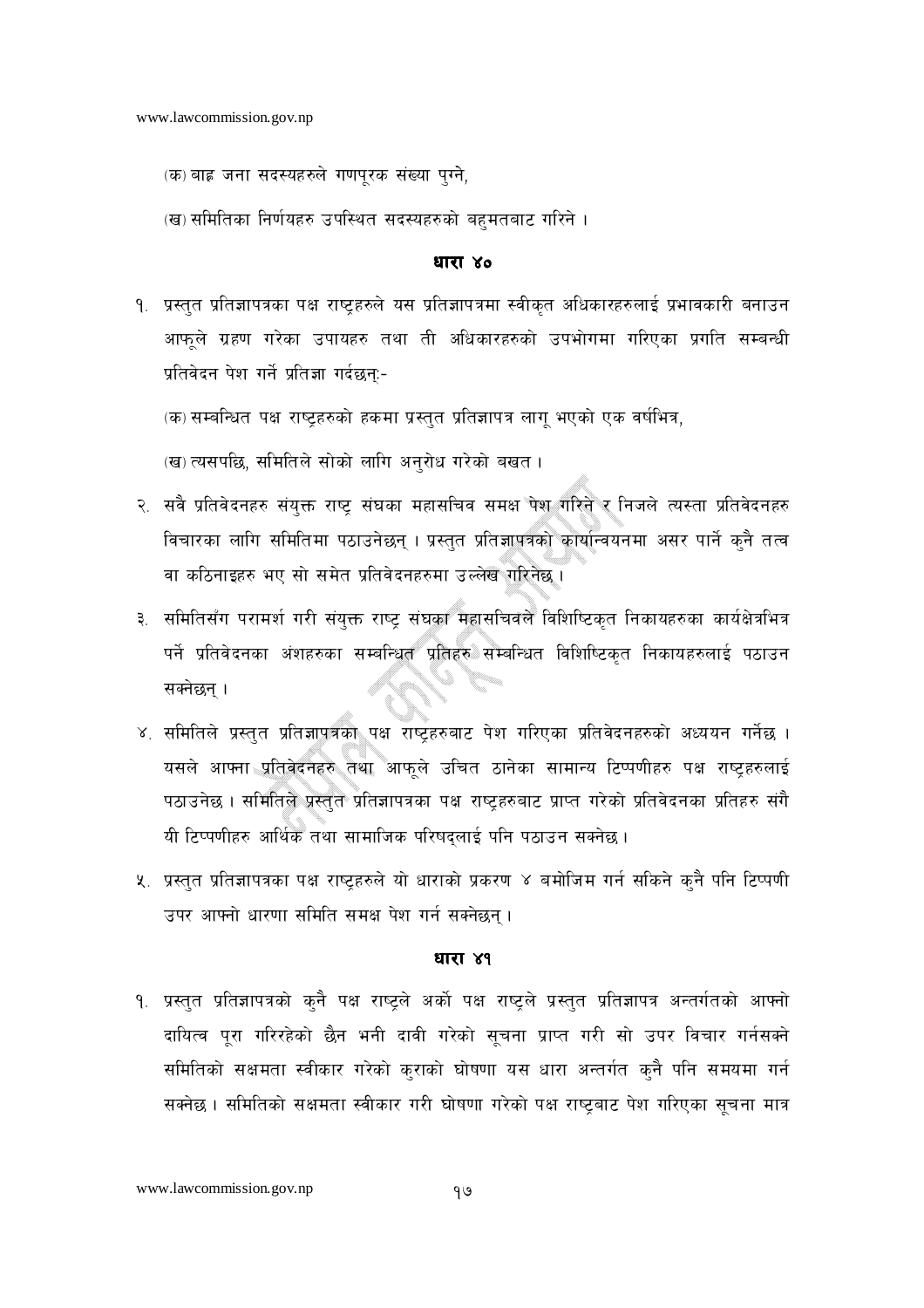यस धारामा उल्लिखित कार्यविधि अनुरुप ग्रहण गरी सो उपर विचार गर्न सकिनेछ । यस्तो घोषणा नगरेको पक्ष राष्ट्रसँग सम्बन्धित कुनै पनि सूचना उपर समितिले कारवाही गर्नेछैन । यस धारा अन्तर्गत प्राप्त गरिएका सूचनाहरुको सम्बन्धमा देहायको कार्यविधि अवलम्वन गरिनेछ:

- (क) प्रस्तुत प्रतिज्ञापत्रको क्**नै पक्ष राष्ट्रलाई प्रस्तुत प्रतिज्ञापत्रका** व्यवस्थाहरुलाई अर्को पक्ष राष्ट्रले कार्यान्वयन गरिरहेको छैन भन्ने लागेमा सो पक्ष राष्ट्रले लिखित सूचना दिई सो कुरा त्यस्तो अर्को पक्ष राष्ट्रको ध्यानमा ल्याउन सक्नेछ । सूचना प्राप्त गरेको तीन महिनाभित्र सूचना प्राप्त गर्ने राष्ट्रले सूचना पठाउने राष्ट्रलाई विषयवस्त् स्पष्ट गर्ने व्याख्या वा अन्य कुनै कथन लिखित रुपमा उपलब्ध गराउनेछ र त्यस्तो व्याख्या वा कथनमा संभव र सान्दर्भिक भएसम्म, सो विषयमा लिईएका, विचाराधिन रहेका वा उपलब्ध घरेल कार्यविधि तथा उपचारहरुको सन्दर्भ समेत समावेश गर्नपर्नेछ.
- (ख) सूचना प्राप्त गर्ने राष्ट्रले प्रारम्भिक सूचना प्राप्त गरेको छ महिनाभित्र सम्बन्धित दूबै पक्ष राष्ट्रहरुको चित्त बुभने गरी सो कुराको समाधान हुन नसकेमा, समितिलाई तथा अर्को राष्ट्रलाई सूचना दिएर सो करा समिति समक्ष पेश गर्ने अधिकार दूबै राष्ट्रहरुलाई हुनेछ,
- (ग) सो विषयमा अन्तर्राष्टिय कानुनका मान्य सिद्धान्तहरु अनुरुप उपलब्ध सबै घरेलु उपचारहरुको माग गरी त्यस्ता उपचारहरु समाप्त भईसकेको क्रा समितिले एकिन गरिसकेपछि मात्र समितिले आफ समक्ष पेश गरिएको कनै पनि विषय उपर यस धारा अन्तरगत कारवाही गर्नेछ । उपचारहरु लागु गर्न अनुचित रुपमा ढिलाई हुने अवस्थामा यो व्यवस्था लागु हुने छैन,
- (घ) यस धारा अन्तर्गत सूचना परीक्षण गर्दा समितिले गोप्य बैठकहरु गर्नेछ,
- (ङ) उप-प्रकरण (ग) का व्यवस्थाहरुको अधिनमा रही, प्रस्तुत प्रतिज्ञापत्रमा व्यवस्था गरिएका मानव अधिकार तथा मौलिक स्वतन्त्रताहरुको सम्मानका आधारमा सो विषयको मैत्रिपूर्ण समाधान गराउने उद्देश्यले सम्बन्धित पक्ष राष्ट्रहरुलाई समितिले आफ्नो सद्भावपूर्ण सेवा ( गड अफिसेस) उपलब्ध गराउनेछ,
- (च) आफ् समक्ष पेश गरिएको कुनै पनि विषयमा समितिले उप-प्रकरण (ख) बमोजिमका सम्बन्धित पक्ष राष्टहरुलाई सम्बन्धित जानकारी उपलब्ध गराउन अनुरोध गर्न सक्नेछ,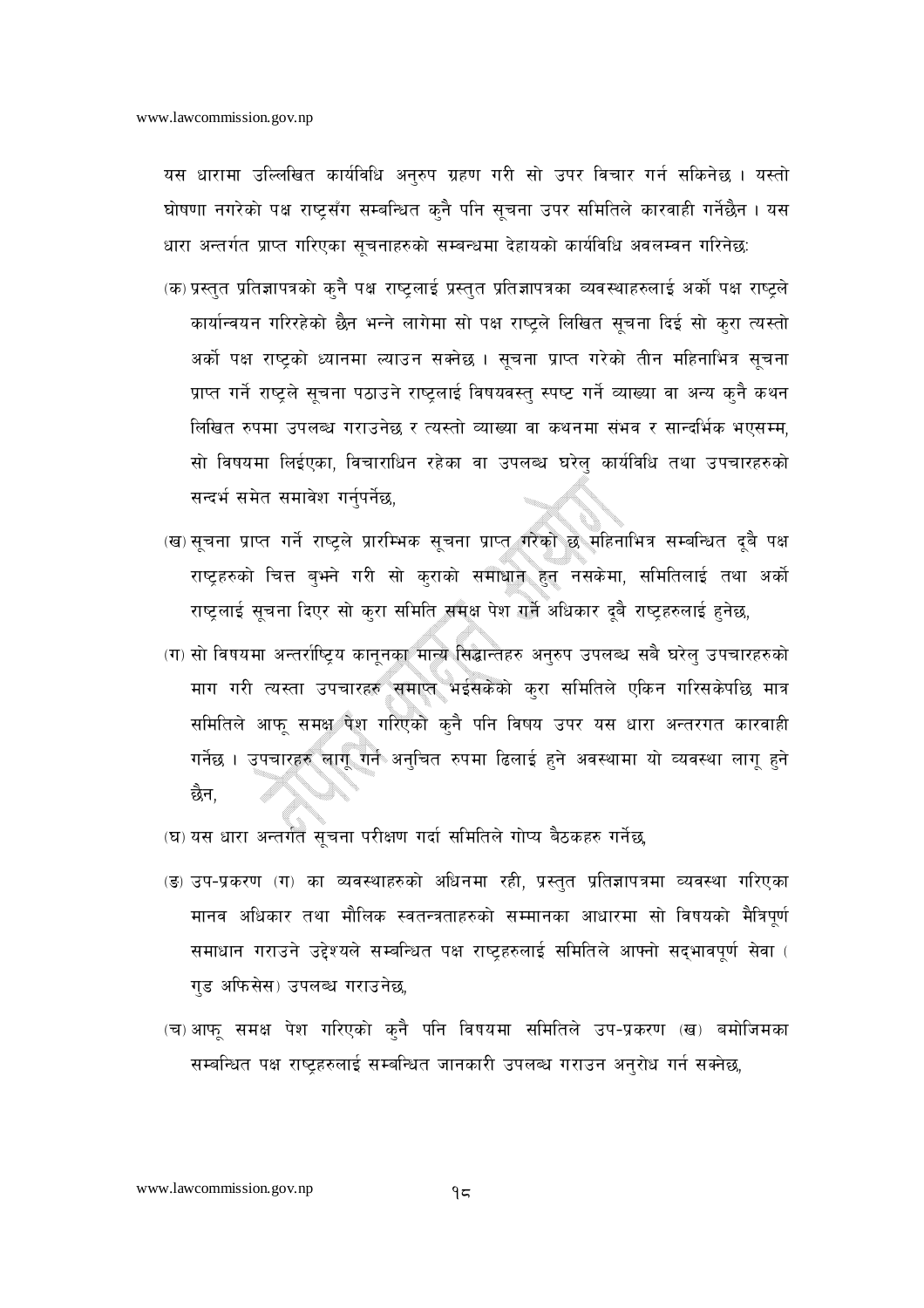- *(छ)* उप-प्रकरण *(ख)* मा उल्लिखित सम्बन्धित पक्ष राष्ट्रहरुलाई सो विषय उपर समितिमा विचार भईरहेको बेलामा आफ्नो प्रतिनिधित्व गर्न पाउने तथा मौखिक वा लिखित रुपमा जिकीर पेश *ug]{ clwsf/ x'g]5,*
- (ज) उप-प्रकरण (ख) अन्तर्गत सूचना प्राप्त गरेको मितिले बाह्र महिनाभित्र समितिले प्रतिवेदन **पेश गर्ने**छ:
	- *-!\_ pk–k|s/0f -ª\_ sf cj:yfleq ;dfwfg xfl;n ePsf] cj:yfdf, ;ldltn] cfˆgf] k|ltj]bgnfO{ tYox?sf] tyf To:tf] ;dfwfgsf] ;+lIfKt Joxf]/fdf ;Lldt ug]{5,*
	- *-@\_ pk–k|s/0f -ª\_ sf cj:yfleq ;dfwfg xfl;n gePsf] cj:yfdf, ;ldltn] cfˆgf] k|ltj]bgnfO{ tYox?sf] ;+lIfKt Joxf]/fdf ;Lldt ug]{5 / ;DalGwt kIf /fi6«x?af6*  पेश गरिएका लिखित जिकीरहरु तथा मौखिक जिकीरहरुको अभिलेखलाई प्रतिवेदन साथ संलग्न गरिनेछ । प्रत्येक विषयका हकमा, सो प्रतिवेदन सम्वन्धित पक्ष राष्ट्**हरुलाई** पठाईनेछ ।
- <u>२. प्रस्तुत प्रतिज्ञापत्रका दशवटा पक्ष राष्ट्रहरुले यस धाराको प्रकरण १ अन्तर्गत घोषणाहरु</u> गरिसकेपछि यस धाराका व्यवस्थाहरु लागू हुनेछन् । पक्ष राष्ट्रहरुले त्यस्ता घोषणा संयुक्त राष्ट्र *;+3sf dxf;lrj ;dIf bflvnf ug]{5g\ . dxf;lrjn] ;f]sf k|ltx? cGo kIf /fi6«x?nfO{*  पठाउने छन् । महासचिवलाई सूचना दिएर क्**नै पनि समयमा घोषणा फिर्ता लिन सकिनेछ** । यस धारा अन्तर्गत पठाईसकिएको सूचनाको विषय भएको कुनै पनि कुरा उपर विचार गर्ने कार्यमा *त्यस्तो फिर्ताले प्रतिकूल प्र*भाव पार्ने छैन । सम्बन्धित पक्ष राष्ट्रले नयाँ घोषणा नगरेसम्म महासचिवले धोषणा फिर्ताको सूचना प्राप्त गरेपछि त्यस्तो पक्ष राष्ट्रबाट यस धारा अन्तर्गत क्**नै** पनि अग्रीम सूचना प्राप्त गरिने छैन ।

*!= -s\_ wf/f \$! cg';f/ ;ldlt ;dIf k]z ul/Psf] s'g} s'/f ;DalGwt kIf /fi6«x?sf] lrQ*  बुभूने गरी समाधान नभएमा समितिले सम्बन्धित पक्ष राष्ट्*हरुको पूर्व स्वीकृ*ति लिई एउटा अस्थायी मेलमिलाप आयोग (यसपछि "आयोग" भनिएको) गठन गर्न सक्नेछ । प्रस्तुत प्रतिज्ञापत्रको सम्मानको आधारमा सो कराको शान्तिपर्ण समाधान गर्ने उद्देश्यले सम्बन्धित पक्ष *रा*ष्ट्रहरुलाई आयोगको सद्भावपूर्ण सेवा (गुड अफिसेस) उपलब्ध गराईनेछ।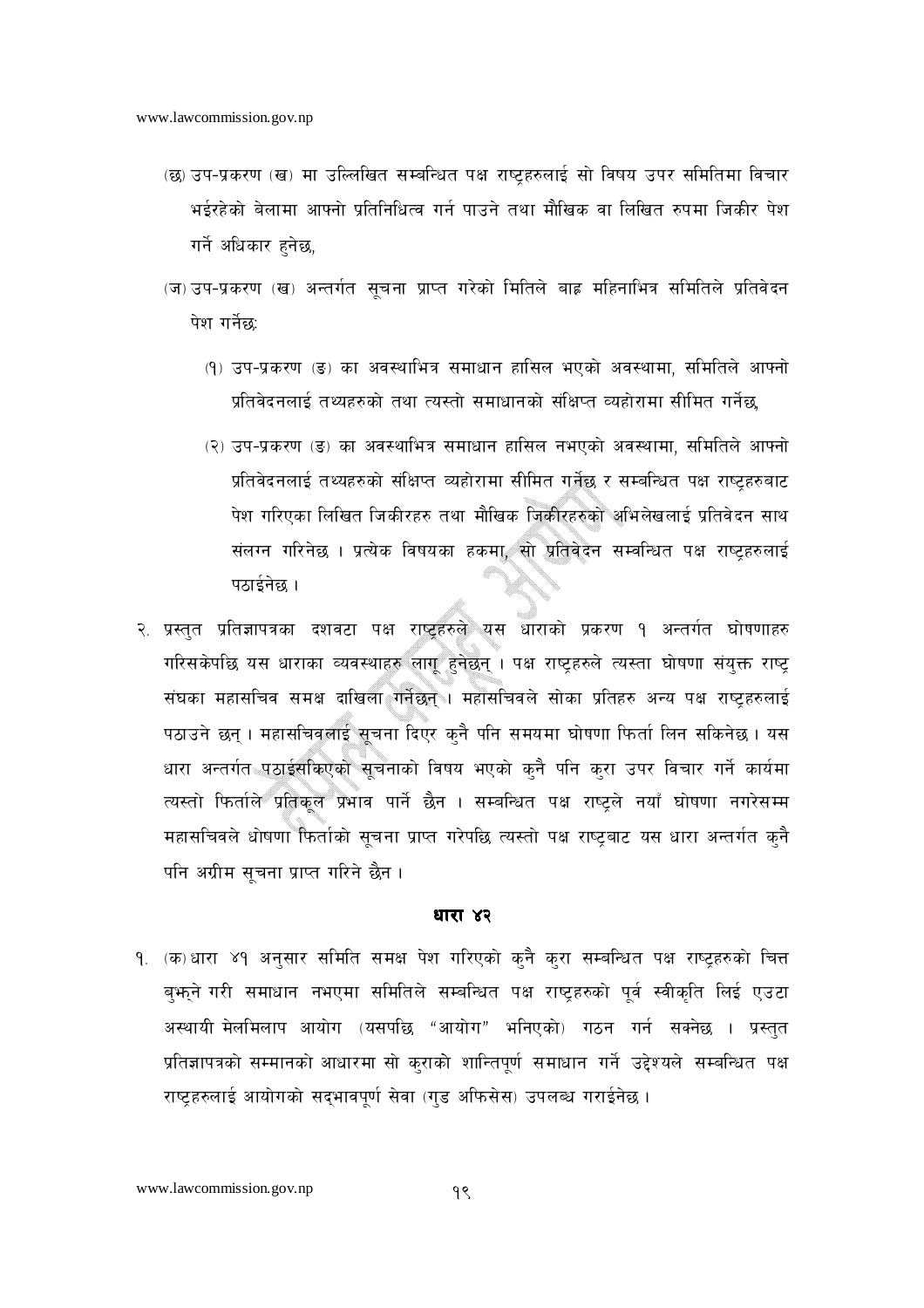- (ख) आयोगमा सम्बन्धित पक्ष राष्ट्रहरुलाई स्वीकार्य हुने पाँच जना व्यक्तिहरु रहने छन् । तीन महिनाभित्र सम्बन्धित पक्ष राष्ट्रहरु पूर्ण वा आंशिक रुपमा आयोगको गठनको सम्बन्धमा सहमत हुन नसकेको अवस्थामा, सहमति हुन नसकेका आयोगका सदस्यहरु समितिका सदस्यहरु मध्येबाट समितिको दई तिहाई बहमतबाट गोप्य मतदानद्वारा निर्वाचित हुनेछन् ।
- २. आयोगका सदस्यहरुले आफ्नो व्यक्तिगत क्षमतामा सेवा गर्नेछन् । सम्बन्धित पक्ष राष्ट्रहरुका वा प्रस्तुत प्रतिज्ञापत्रको पक्ष नभएको कुनै पनि राष्ट्रका वा धारा ४२ अन्तर्गत घोषणा नगरेको पक्ष राष्ट्रका नागरिकहरु आयोगका सदस्य हुने छैनन् ।
- ३. आयोगले आफ्नो अध्यक्ष आफै निर्वाचित गर्ने र आफ्नो कार्यविधिका नियमहरु आफै निर्धारण  $\pi$ र्नेछ ।
- ४. आयोगका वैठक सामान्यतया संयुक्त राष्ट्र संघको प्रधान कार्यालयमा वा जेनेभास्थित संयुक्त राष्ट् संघको कार्यालयमा गरिनेछ । तथापि संयुक्त राष्ट्र संघका महासचिव तथा सम्बन्धित पक्ष राष्ट्रहरुसँग परामर्श गरी आयोगले निर्धारण गरेको अन्य कुनै सुविधायुक्त स्थानमा पनि आयोगको बैठक गर्न सकिनेछ ।
- ५. धारा ३६ अनुसार उपलब्ध गराइएको सचिवालयले यस धारा अन्तर्गत तोकिएका आयोगहरुलाई समेत सेवा पुऱ्याउनेछ ।
- ६. समितिले प्राप्त गरी सक्ष्म परीक्षण गरेका जानकारी आयोगलाई उपलब्ध गराइने, र आयोगले सम्बन्धित पक्ष राष्ट्रहरुलाई अन्य क्नै सम्बन्धित जानकारी उपलब्ध गराउन अनुरोध गर्न सक्नेछ।
- ७. आयोगले पूर्ण रुपमा विषयवस्तु उपर विचार गरिसके पछि, तर कुनै पनि अवस्थामा विषयवस्तु लिएको १२ महिनाभित्रै, आयोगले सम्बन्धित पक्ष राष्ट्रहरुलाई संप्रेषण गर्नका लागि अध्यक्ष समक्ष प्रतिवेदन पेश गर्नेछ:
	- (क) आयोगले १२ महिनाभित्र विषयवस्त् उपर आफ्नो विचार टुंग्याउन नसकेमा, आयोगले आफ्नो प्रतिवेदन विषयवस्त् उपरको विचार कुन स्थितिमा छ सोको संक्षिप्त विवरणमा सीमित गर्नेछ,
	- (ख)यस प्रतिज्ञापत्रमा स्वीकार गरिएका मानव अधिकारहरुको सम्मानका आधारमा विषयको शान्तिपूर्ण समाधान हासिल भएमा, आयोगले आफ्नो प्रतिवेदन तथ्यहरुको र हासिल भएको समाधानको संक्षिप्त व्यहोरामा सीमित गर्नेछ.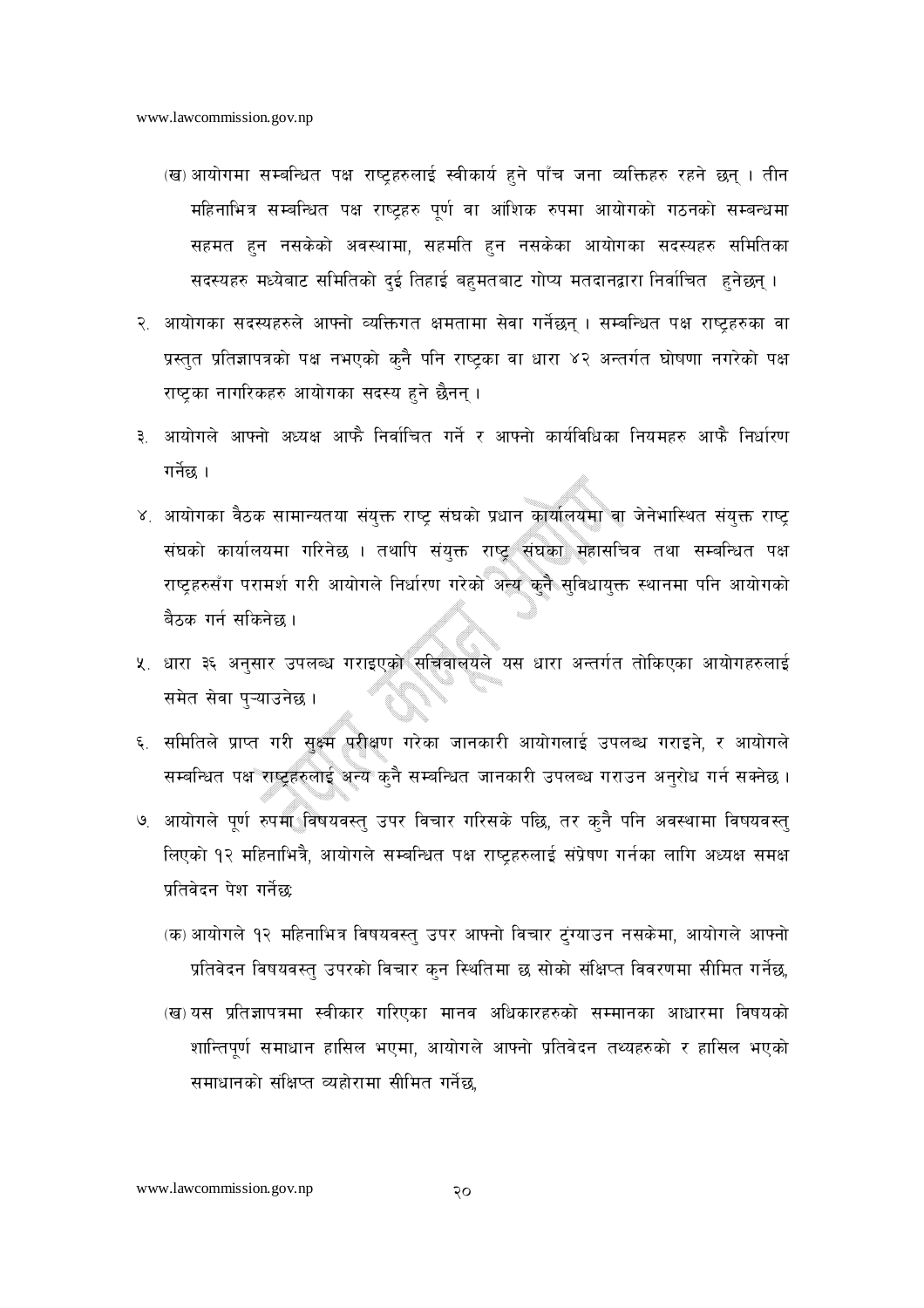- (ग) उपप्रकरण (ख) का अवस्थाभित्र समाधान हासिल नभएमा, आयोगको प्रतिवेदनमा सम्बन्धित पक्ष राष्ट्रहरु बीचको विवादसँग सम्बन्धित सबै तथ्यगत प्रश्नहरुमा यसको ठहर र विषयवस्तुको शान्तिपूर्ण समाधानका संभावनाहरु सम्बन्धी यसका विचारहरु समेत समावेश हनेछन । प्रतिवेदनमा सम्वन्धित पक्ष राष्टहरुबाट पेश गरिएका लिखित जिकिरहरु तथा मौखिक जिकिरहरुको अभिलेख समेत उल्लेख गरिनेछ,
- (घ) उपप्रकरण (ग) अन्तरगत आयोगले प्रतिवेदन पेश गरेमा, सम्वन्धित पक्ष राष्ट्रहरुले प्रतिवेदन प्राप्त गरेको मितिले तीन महिनाभित्र समितिको अध्यक्षलाई आफुले आयोगको प्रतिवेदनको व्यहोरा स्वीकार गर्ने वा नगर्ने कुराको सूचना दिन् पर्नेछ ।
- 5. यस धाराका प्रावधानहरुले धारा ४१ अन्तर्गत समितिको उत्तरदायित्वलाई प्रतिकुल प्रभाव पार्दैनन ।
- ९. सम्बन्धित पक्ष राष्ट्रहरुले संयुक्त राष्ट् संघका महासचिवबाट उपलब्ध गराईएको अनुमान अनुसार आयोगका सदस्यहरुको सम्पूर्ण खर्च समान रुपमा व्यहोर्नेछन्।
- १० आयोगका सदस्यहरुको खर्च यस धाराको प्रकरण ९ अनुसार सम्बन्धित पक्ष राष्ट्रहरुबाट सोधभर्ना हुनु अघि आवश्यक भएमा भुक्तानी गरिदिने अधिकार संयुक्त राष्ट्र संघका महासचिवलाई दिईनेछ ।

समितिका सदस्यहरु र धारा ४२ बमोजिम गठन हुनसक्ने अस्थायी मेलमिलाप आयोगका सदस्यहरुले संयुक्त राष्ट्र संघको विशेषाधिकार तथा उन्मुक्तीहरु सम्बन्धी महासन्धिका सम्बन्धित प्रकरणहरुमा व्यवस्था भए बमोजिमका संयुक्त राष्ट्र संघकालागि कार्यरत विशेषज्ञहरुले पाउने सुविधा, विशेषाधिकार तथा उन्मुक्तिहरु पाउनेछन् ।

### धारा ४४

प्रस्तुत प्रतिज्ञापत्रको कार्यान्वयनका लागि गरिने व्यवस्थाहरु संयुक्त राष्ट्र संघ र त्यसका विशिष्टिकृत निकायका विधानहरु तथा महासन्धिहरुद्वारा वा सो अन्तर्गत मानव अधिकारको क्षेत्रमा तोकिएका कार्यविधिहरुमा प्रतिकुल प्रभाव नपर्ने गरी लागु गरिने छन् । यी व्यवस्थाहरुले प्रस्तुत प्रतिज्ञापत्रका पक्ष राष्ट्रहरु बीच लागु रहेका सामान्य वा विशेष अन्तर्राष्ट्रिय सम्भनैताहरु अनुसार विवादको समाधान गर्न अन्य कार्यविधिहरु अवलम्बन गर्न पक्ष राष्टहरुलाई रोक लगाउने छैन ।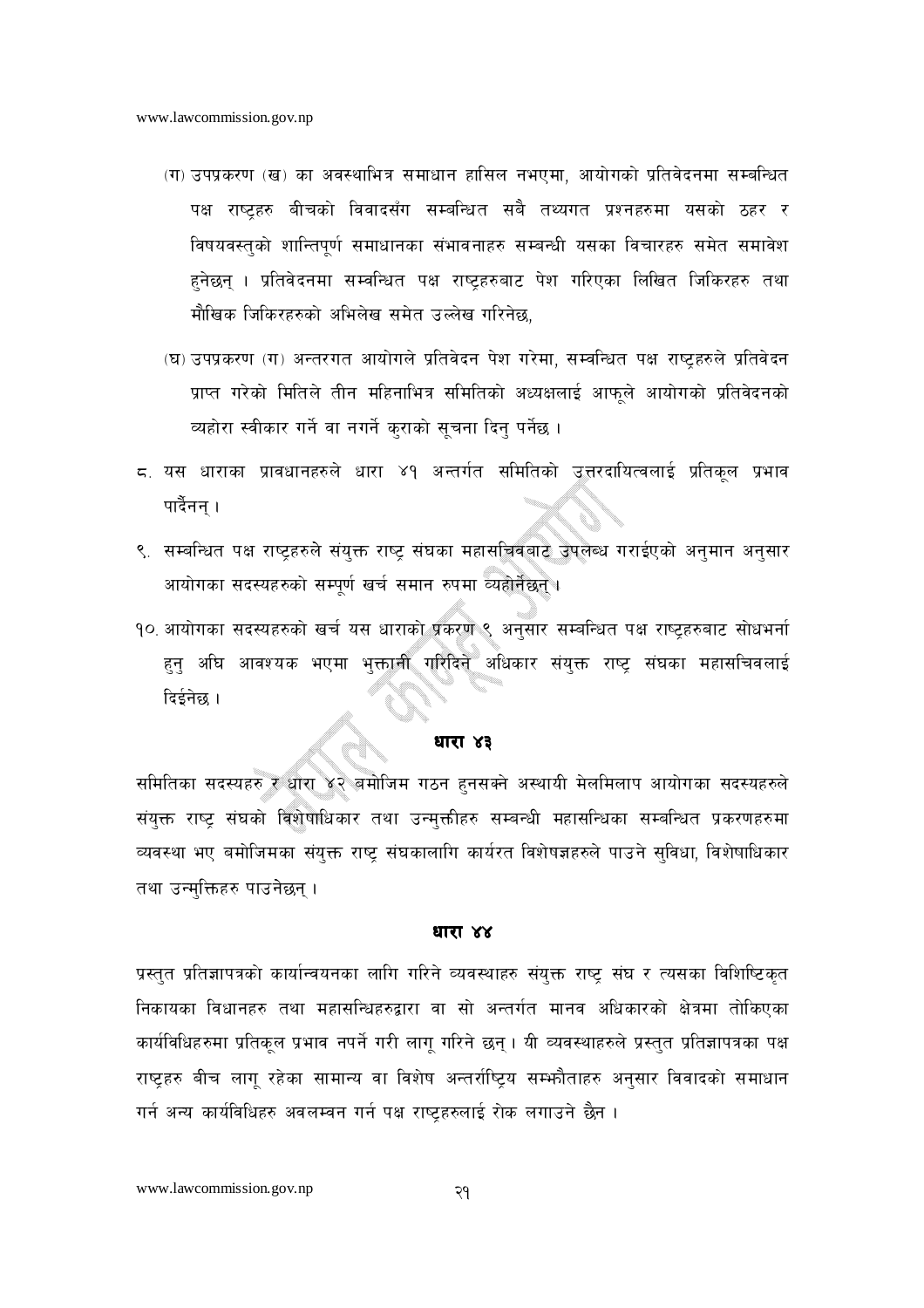समितिले आफ्नो काम कारवाही सम्बन्धी वार्षिक प्रतिवेदन आर्थिक तथा सामाजिक परिषद् मार्फत संयुक्त राष्ट्र संघको महासभामा पेश गर्नेछ।

### भाग ५

### धारा ४६

संयुक्त राष्ट्र संघको बडापत्रका व्यवस्थाहरु तथा प्रस्तुत प्रतिज्ञापत्रमा उल्लिखित कुराहरुका सम्बन्धमा संयुक्त राष्ट्र संघका विभिन्न अंगहरु र विशिष्टिकृत निकायहरुका आ-आफ्ना उत्तरदायित्वहरु परिभाषित गर्ने विशिष्टिकृत निकायका विधानका व्यवस्थाहरुलाई कमजोर पार्ने गरी प्रस्तुत प्रतिज्ञापत्रको कुनै पनि कुराको व्याख्या गरिने छैन ।

### धारा ४७

आफ्ना प्राकृतिक सम्पत्ति तथा स्रोतहरुको पूर्ण र स्वतन्त्रतापूर्वक उपभोग तथा प्रयोग गर्ने सवै जनताहरुको अन्तरनिहित अधिकारलाई आघात पार्ने गरी प्रस्तुत प्रतिज्ञापत्रको क्नै पनि कुराको व्याख्या गरिने छैन।

### धारा ४०

भाग ६

- १. प्रस्तुत प्रतिज्ञापत्र संयुक्त राष्ट्र संघको सदस्य राष्ट्र तथा यसका कुनै विशिष्टिकृत निकायको सदस्य, अन्तर्राष्ट्रिय न्यायालयको विधानको पक्ष राष्ट्र तथा संयुक्त राष्ट्र संघको महासभाले प्रस्तुत प्रतिज्ञापत्रको पक्ष हुन आमन्त्रण गरेको अन्य कुनै पनि राष्ट्रबाट हस्ताक्षर हुनका लागि खुला रहनेछ ।
- २. प्रस्तुत प्रतिज्ञापत्रलाई अनुमोदन गर्नु पर्नेछ । अनुमोदनका लिखतहरु संयुक्त राष्ट्र संघका महासचिव समक्ष दाखिला गरिनेछ ।
- ३. प्रस्तुत प्रतिज्ञापत्र यस धाराको प्रकरण १ बमोजिमको कुनै पनि राष्ट्रवाट सम्मिलन हुनका लागि खला रहनेछ।
- ४. सम्मिलनको लिखत संयुक्त राष्ट्र संघका महासचिव समक्ष दाखिला भएपछि सम्मिलन प्रभावकारी हुनेछ ।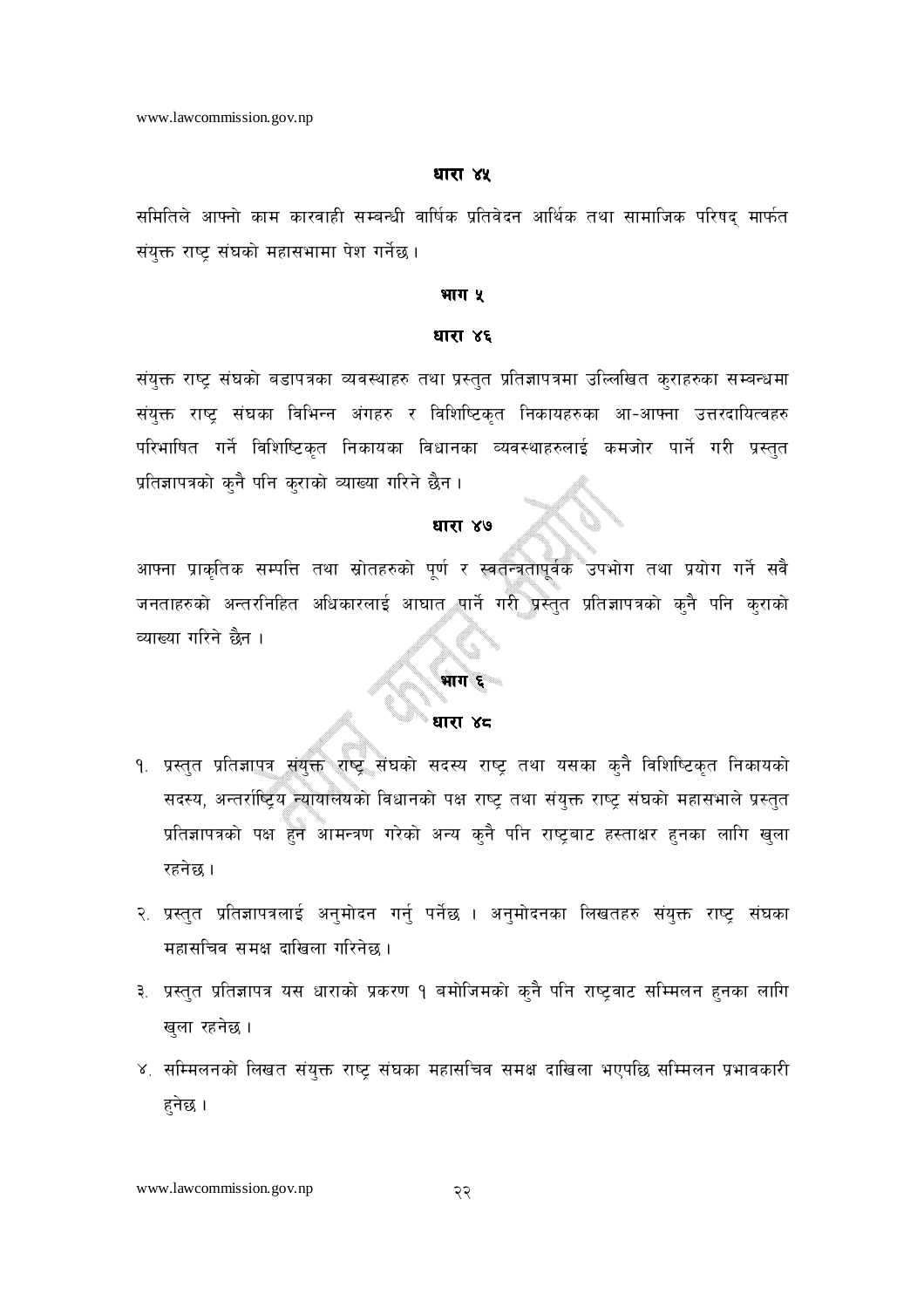५. संयुक्त राष्ट्र संघका महासचिवले प्रस्तुत प्रतिज्ञापत्रमा हस्ताक्षर गरेका वा यसमा सम्मिलित भएका सबै राष्ट्रहरुलाई अनुमोदन वा सम्मिलनको प्रत्येक लिखत दाखिला भएको कुराको जानकारी दिनेछन ।

### धारा ४९

- १. अनुमोदन वा सम्मिलनको पैतीसौं लिखत संयुक्त राष्ट संघका महासचिव समक्ष दाखिला भएको मितिले तीन महिना देखि प्रस्तुत प्रतिज्ञापत्र लाग हुनेछ ।
- २. अनमोदन वा सम्मिलनको पैतीसौं लिखत दाखिला भएपछि प्रस्तुत प्रतिज्ञापत्रको अनुमोदन वा सम्मिलन गर्ने प्रत्येक राष्ट्रको हकमा सो राष्ट्रले आफ्नो अनुमोदन वा सम्मिलनको लिखत दाखिला गरेको मितिले तीन महिना देखि प्रस्तुत प्रतिज्ञापत्र लागू हुनेछ ।

### धारा ५०

प्रस्तुत प्रतिज्ञापत्रका व्यवस्थाहरु संघीय राष्ट्रका सबै भागहरुमा कुनै सीमा वा अपवाद विना विस्तार हुनेछन् ।

### धारा ५१

- <u>१. प्रस्तुत प्रतिज्ञापत्रको क</u>ुनै पनि पक्ष राष्ट्रले संशोधन प्रस्ताव गर्न र सो संशोधन संयुक्त राष्ट्र संघका महासचिव समक्ष दुर्ता गर्न सक्नेछ । महासचिवले सो प्रस्ताव उपर विचार एवं मतदान गर्ने उद्देश्यले पक्ष राष्ट्रहरुको सम्मेलन गर्ने पक्षमा उनीहरु भए नभएको कुराको सूचना निजलाई दिने अनुरोध सहित प्रस्तावित संशोधन पक्ष राष्ट्रहरुलाई पठाउने छन्। कम्तिमा एक तिहाई पक्ष राष्टहरु त्यस्तो सम्मेलनको पक्षमा भएमा महासचिवले संयुक्त राष्ट संघको तत्वावधानमा सो सम्मेलनको आयोजना गर्नेछन । महासचिवले सो सम्मेलनमा उपस्थित भई मतदान गर्ने पक्ष राष्टहरुको बहुमतबाट ग्रहण गरिएको कुनै पनि संशोधन स्वीकृतिका लागि संयत्त राष्ट संघको महासभा समक्ष पेश गर्नेछन।
- २. संयुक्त राष्ट्र संघको महासभाबाट स्वीकृत भएपछि र प्रस्तुत प्रतिज्ञापत्रका पक्ष राष्ट्रहरुको दुई तिहाई बहमतबाट आ-आफ्ना संवैधानिक प्रक्रिया अनुसार स्वीकृत भए पछि संशोधनहरु लागू हुनेछन् ।